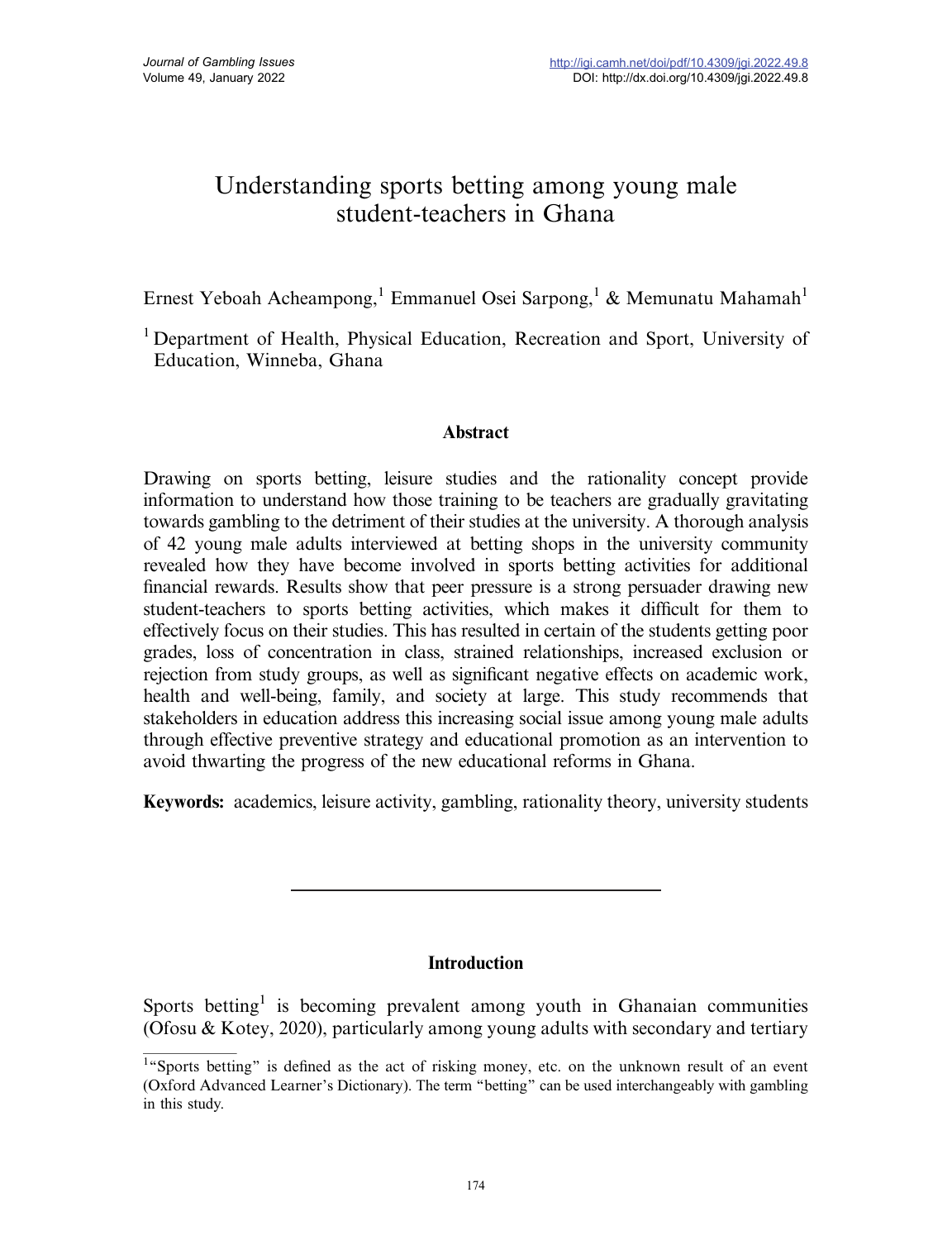(i.e., college or university) education (Aflakpui et al., 2016; Ofosu & Kotey, 2020, p. 78). This could support concerns raised by certain opinion leaders, educationists, and community heads or chiefs on the advent of gambling activities among the youth in Ghanaian communities (Daily Searchlight, 2019; Jackson, 2019; Mwesigwa, 2018; Ofosu & Kotey, 2020). These people view sports betting as a potential threat if more youth become preoccupied with this activity as they represent the future workforce needs for the country's development.

Certain studies have explained betting in the context of different societies, with others reporting how tough economic conditions and lack of social care for people in communities could drive many to bet on sports to improve their social welfare because they recognise betting as a potential source to alleviate their poverty (Mwesigwa, 2018; Sammut, 2010). In Kenya, certain students committed suicide after losing bets, while others withdrew from university after betting with their school fees (Koross, 2016). Sports betting is gradually becoming a popular leisure activity among young men in many countries, including Ghana (Delfabbro, 2012; Hing et al., 2014).

The increasing popularity of sports betting in the Ghanaian communities raises alarm for betting-related harm and its gambling problems for the young adult population (Gordon et al., 2015; Sproston et al., 2015). For instance, particular problems related to gambling can have effects on a person's health and well-being, relationships, families, and society (Gambling Commission, 2019). Certain of these concerns raised linking Ghanaian youth to sports betting inspired the study to examine the rationality behind the drift of certain young adult men being trained and developed as professional teachers (student-teachers) into betting and how their frequent visits to betting shops (that is betting centres where people go to watch live matches or events and bet at the same time) can have effects on their studies. Such a determination is essential to this research. It is of great social interest to the country that invests in public universities and the families that finance the education of their young male adults.

In this study, we used Weber's (1978) concept of rationality, which explains how people attach significant meaning to their actions or behaviours. To Weber, this can be exhibited in four different ways: (1) purposeful or formal rational action that involves a decision directed towards achieving certain purposeful desires to maximize returns on investment, (2) value-oriented action, when a person may adopt an effective means that are in coherence with their values to achieve their goals, (3) traditional or cultural action, including how the individual's social and economic behaviours are oriented towards customs and traditions not limited to habits and cultural norms, and (4) affection or emotional action, in which a person makes decisions to reflect his feelings in response to a certain situation at a point in time. Weber's concept helps to gain meaningful insight into student-teachers' sports betting based on the rationale behind their activity.

Literature on leisure studies and types of sports bettors was examined to help to explain the underlying behaviours of student-teachers' sports betting activities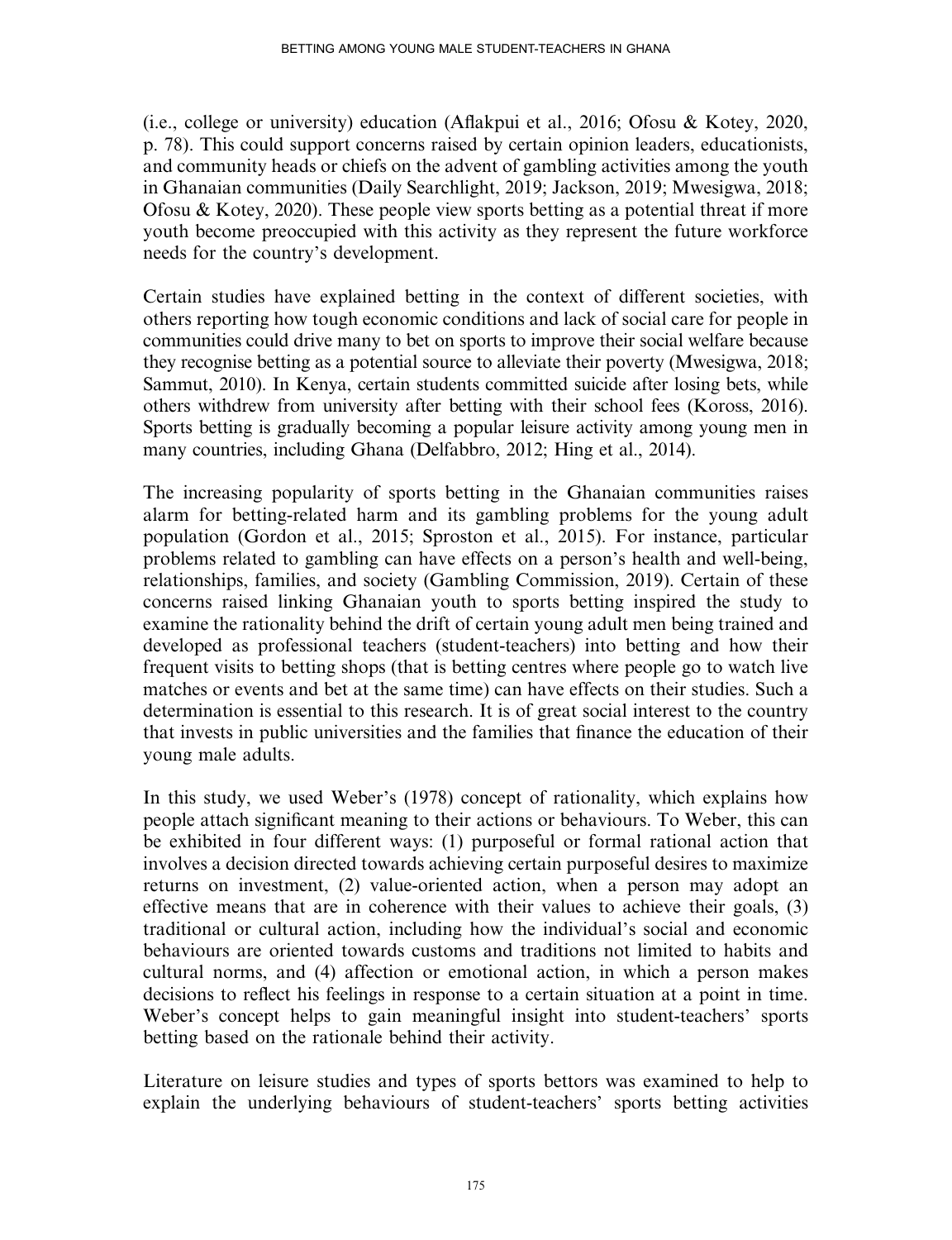(Custer & Milt, 1985; Sirgy et al., 2018). The study adds to the literature on the behaviour of student-teachers towards sports betting and provides valuable information for stakeholders in education to address certain of these betting behaviours among young adults in Ghanaian communities. It also improves our understanding of sports betting among young adults in African communities.

Easy access to their leisure activity via various websites and mobile apps (Hing et al., 2016) can provide insight into student-teachers' betting behaviour in the university. The study's context focuses on students and sports betting and other contributing factors to understand its operationalization and influence on the leisure lives of young male adults. Lastly, it discusses how regular engagement at the betting shops can affect the academics of student-teachers in the universities. This study was designed to identify the rationale behind the drift of certain male student-teachers into betting and how their regular visits to betting shops can in turn affect their academic work.

# Students' sports betting and leisure activity

Sports betting has become a highly popular social activity (Walker & Dickerson, 1996). Derevensky and Gupta (1998) report how certain students were exposed and lured into betting in schools by their peers and as a result became addicted to it. Students may choose to bet on the outcome of games and sports (Engwall et al., 2004), provided they are of legal age. Gambling in schools is illegal, but students playing card games and dice are accepted as a form of leisure and recreation activity during hall week events.

Research conducted in America, Canada and Australia has suggested that some university students bet on sports online and are attracted to online betting because of technological advancement (Petry & Weinstock, 2007; Wood & Williams, 2009). In the United Kingdom, some studies report the increasing participation of students in sports betting leads them to become bettors in the universities, which poses a serious threat to their future and their country—as they are an integral part of the country's manpower (Wood et al., 2007).

Tertiary students have increased freedom at school because of the lack of supervision and restrictions from parents. In Ghana, betting shops are located in the communities, with some being in the neighbourhood of schools and universities, which can attract youth. The theory of leisure explains how leisure activities meet people's satisfaction in their free time (Sirgy et al., 2018). It states that leisure is not made ''in itself'' but has been found in human domains since history (Marcellino, 2012). This may reflect how young adults engaged in betting on sports to achieve their enrichment and pleasure (Haywood & Henry, 1986). In their studies, they report that the leisure activity of individuals should offer leisure comfort by satisfying certain basic and growth needs (Sirgy et al., 2018). The basic needs include, but are not limited to, benefits related to economic, sensory, escape, or sensation or stimulation needs, while growth needs provide benefits related to symbolic, aesthetic,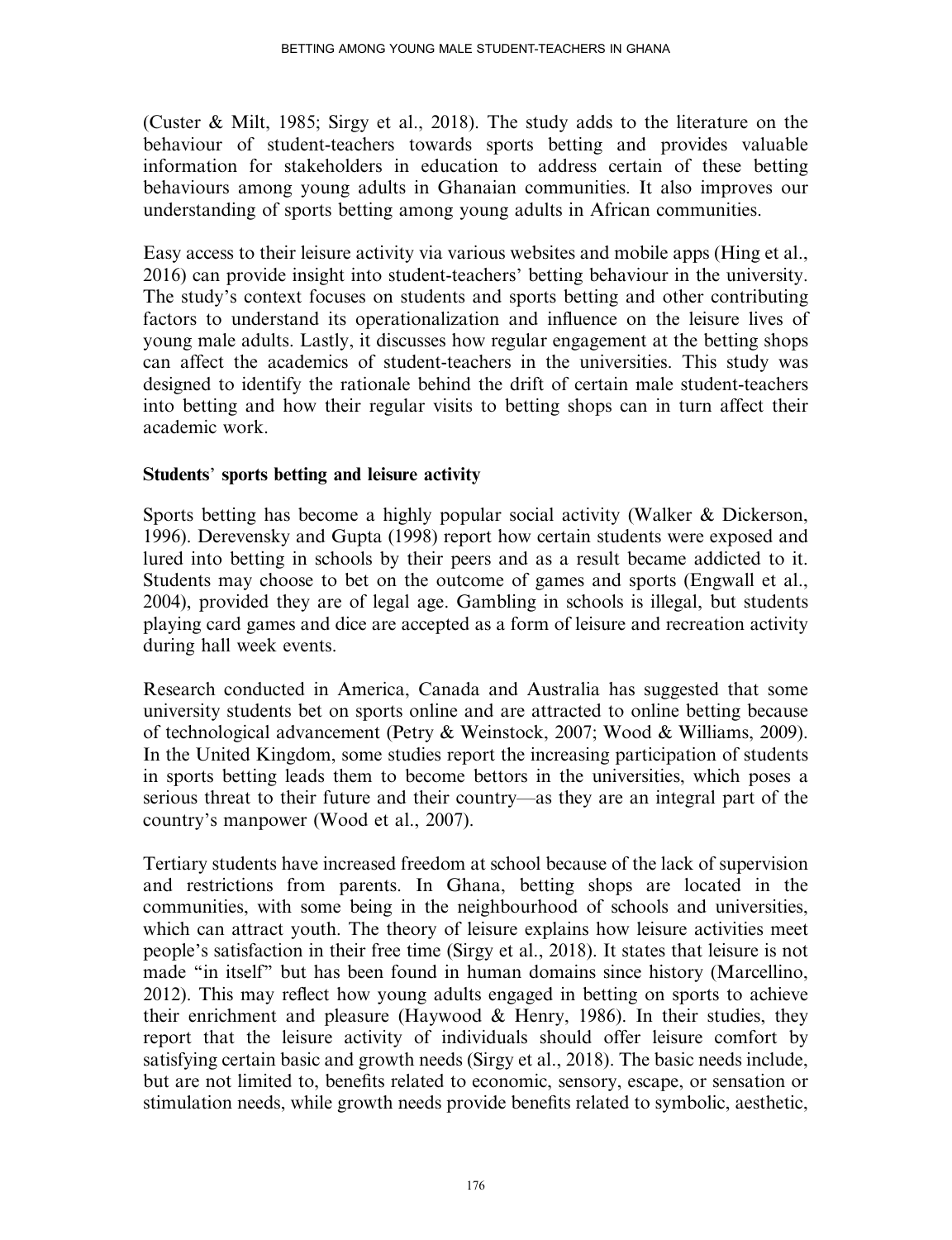moral, mastery, relatedness, or distinctiveness needs. To them, engagement in leisure activities should conform to personal characteristics situated in safety consciousness, health consciousness, price sensitivity, pleasure-seeking, escapism, sensation-seeking, status consciousness, artistic, moral sensitivity, competitiveness, sociability, and need for distinctiveness (Driver et al., 1991; Edginton et al., 2006; Liu, 2014; Mayo & Jarvis, 1981).

Every leisure activity corresponds to certain goals-benefits related to basic and growth needs previously defined above. Therefore, individuals betting on sports have a certain goal to achieve that can satisfy their respective basic and growth needs. This reflects the view of Lee and colleagues (2015, p. 4) that ''the more a leisure activity delivers benefits related to basic and growth needs, the greater the likelihood that such an activity would contribute significantly to satisfaction in leisure life and subjective well-being.''

Winning a bet on sports may offer individuals satisfaction in leisure activity. Satisfaction in leisure activity, according to Sirgy (2012), influences domain satisfaction, which sequentially influences personal happiness in life. This demonstrates how people can derive value from sports betting in their communities. Sports bettors can also derive economic and escape benefits from their leisure activities. Thus, increased economic benefits associated with sports betting should also increase positive drive and decrease negative distress in leisure life affecting personal well-being (Sirgy et al., 2018; Fox, 2012). This can make some sports bettors more financially prudent than others (Eakins, 2016; Lusmägi et al., 2016). As a result, some may bet on sports frequently, provided it meets their satisfaction, while others may be cautious in their approach.

# Sports bettors and their rationality

The study used Custer and Milt's (1985) definitions of different rationality underlying bettors' behaviour. We relied on bettors' rationale for engaging in any form of gambling that corresponds with their interest, value, objective or conception (Acheampong et al., 2019; Bouhaouala, 2007, 2008). This supported categorizing their gambling behaviours in line with Custer and Milt's (1985) taxonomy, including (1) professional bettors, (2) antisocial bettors, (3) casual social bettors, (4) serious social bettors, and (5) escape and compulsive bettors.

They classified those skilled or competent in making a successful bet as professional bettors because they can carefully undertake a cost-benefit analysis of their leisure activity. Participants often decide when to bet after undertaking cost-benefit analyses of the activity. Thus, they exercise a high degree of self-control and self-regulated behaviour of their betting activities (Bergen et al., 2014; Sirgy et al., 2018; Unger & Kernan, 1983, p. 383). Professional bettors' may assess the economic benefits of their leisure activity and whether it offers them the needed value they seek (Sweeney & Soutar, 2001). They exhibit purposeful or formal rational action because of the associated economic benefits derived from their betting activity (Sirgy et al., 2018;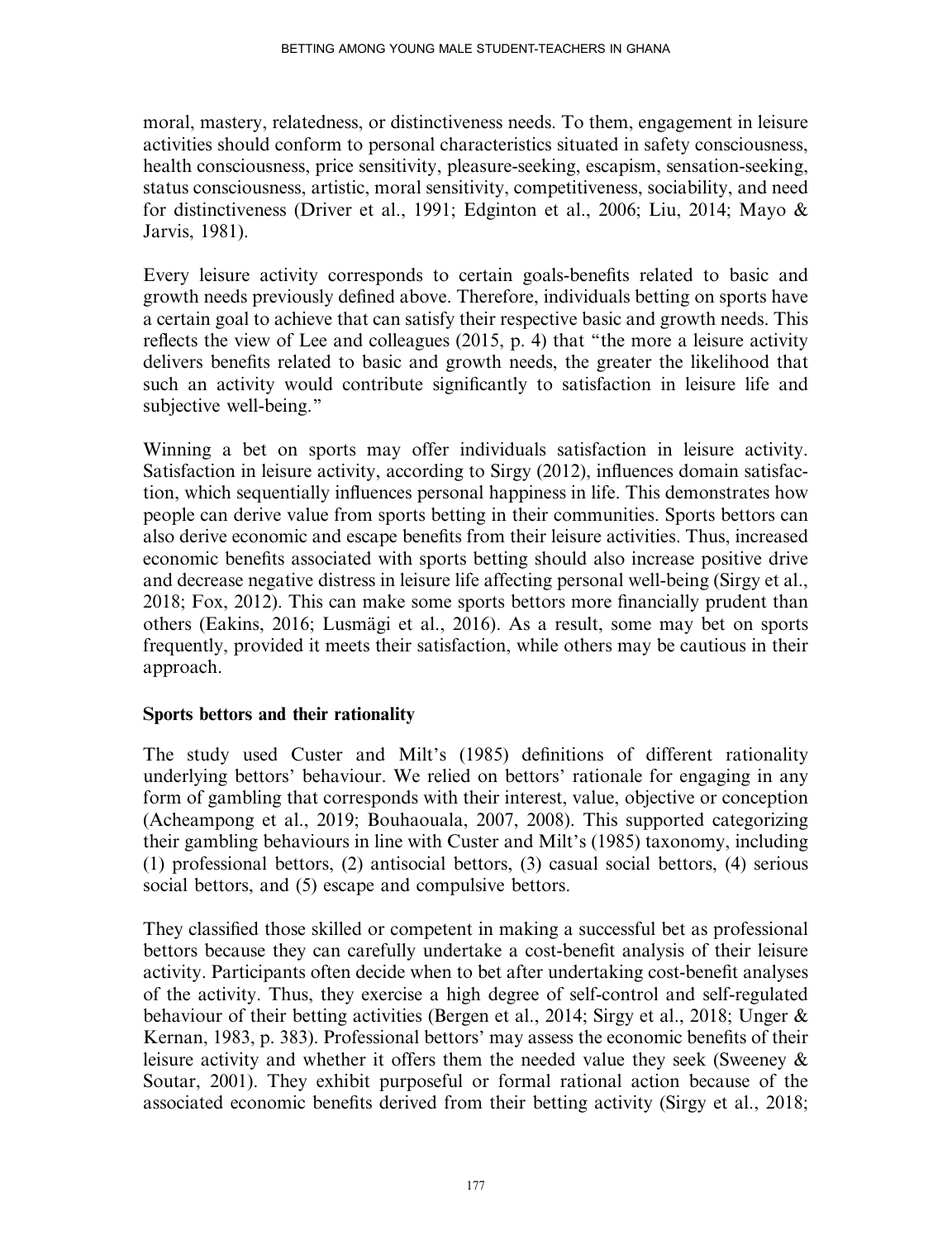Weber, 1978). This offers them economic rewards that satisfy their self-actualization, self-enrichment, self-exploration, and self-gratification likened to higher-order needs (Hall & Weiler, 1992).

Antisocial bettors derive satisfaction from the money gained after betting. Participants may cheat or scam people to achieve the goal of their activity (Custer & Milt, 1985). They take satisfaction in achieving economic gains (Weber, 1978) through every means possible and dislike losing. Antisocial bettors' rationality may be strategy-based on accruing economic benefits from their betting activity (Acheampong et al., 2019; Weber, 1978).

Casual social bettors bet for relaxation, fun, or on a social event. Participants obtain satisfaction from betting that gives them excitement, socialisation, enhancement, avoidance, and amusement (Lee et al., 2007; Stewart & Zack, 2008) that supports their social interactions, resulting in satisfaction of a variety of social needs: affiliation, belongingness, social recognition, cooperation, and competition (Brajsa-Zganec et al., 2011; Leung & Lee, 2005). Here, participants bet with friends or based on the magnitude of sporting events, for example, the FIFA World Cup or Olympic Games (Custer & Milt, 1985). Their behaviours may reflect affection and cultural influence action (Lamont & Hing, 2018; Weber, 1978) because their betting activity often results from social emotions, emotions of excitement, amusement, etc. (Acheampong, 2020, 2019; Acheampong et al., 2019; Stewart & Zack, 2008). Beyond that, betting among friends may be a norm or social behaviour culturally accepted by peers (Acheampong, 2021; Acheampong et al., 2019; Lamont & Hing, 2018).

Serious social bettors bet as a hobby or for leisure or for recreational purposes. These participants give priority to their job and familial responsibilities and have control over their betting activities (Custer & Milt, 1985). Participants exhibit a formal strategy based on respecting family responsibilities and their profession ahead of betting (Acheampong et al., 2019). Betting, to them, is not of paramount importance but for amusement, excitement, socialisation and avoidance motives (Brajsa-Zganec et al., 2011; Lee et al., 2007; Leung & Lee, 2005; Stewart & Zack, 2008).

With escape bettors, participants do not need to believe they have special skills, and thus requires less effort and decision making (Custer & Milt, 1985; Lamont & Hing, 2018). The main goal is overcoming feelings of anxiety, depression, boredom, coping with stress and loneliness (Custer & Milt, 1985; Grant & Kim, 2002; Walker et al., 2005). Betting permits them to relax and escape from work, family, or other sources of noxious stimuli (Acheampong, 2020; Sirgy et al., 2018). Thus, betting offers them the opportunity to rest, without obligation to perform work-related activities (see Sonnentag, 2012).

For compulsive bettors, betting activities control every aspect of their lives as a result of the addiction (Custer & Milt, 1985). They may lie, cheat, and even steal to satisfy their betting activities (Custer  $\&$  Milt, 1985). They have also endorsed greater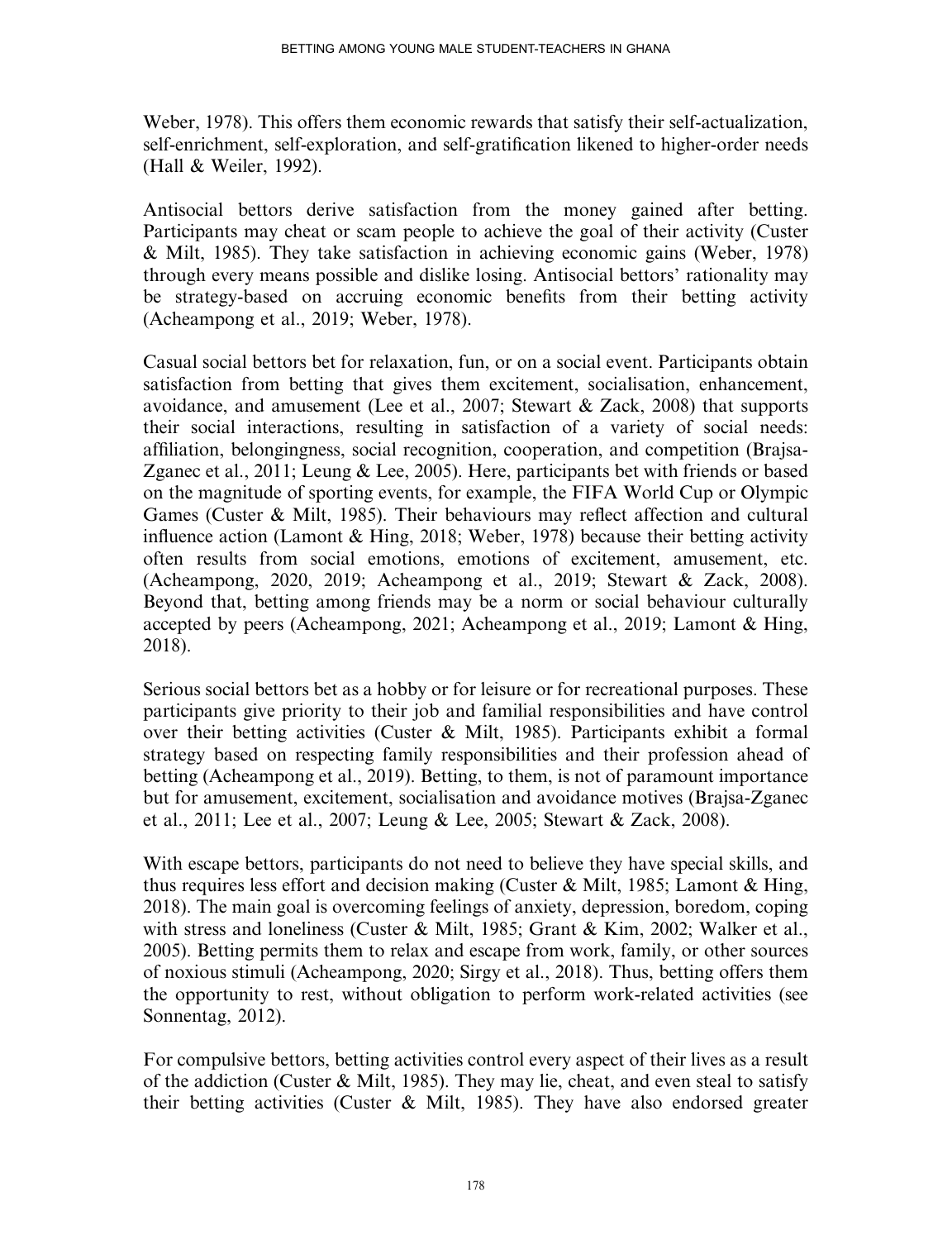sensation seeking and may experience a loss of control over their gambling behaviours (Shumlich et al., 2017). The sole difference from professional bettors is that they show emotional attachment to their leisure activity because of their habit and social norm (Acheampong, 2021, 2019; Lamont & Hing, 2018). Participants may exhibit Weber's (1978) four categories of rationality. However, based on the gambling literature, student-teachers' rationale for sports betting may differ regarding their subjective betting behaviour.

#### Method

A qualitative approach was adopted to analyse the rationality behind studentteachers' sports betting at the betting shops or centres in the University of Education, Winneba (UEW) township and how sports betting can affect their studies. It was based on an inductive approach to develop a new theory that can be generalized for this study (Creswell & Plano Clark, 2018). This (higher) institution was chosen because of its role in the development of teacher education via building human capital for the country. Therefore, this study is highly important for the growth of the teaching profession as the country is introducing new educational reforms. UEW also has department for training and developing student teachers with disabilities including visually impaired. The data included interviews and observations on sports betting activities of student teachers in the community. The data collection, sample, interview schedule, and data analysis are covered under this section.

# Data collection

The sample covered student teachers in the university who are being trained as professional teachers for the country. As a public university, it accepts qualified applicants from different communities of Ghana as well as international students. After securing ethical approval from the Ad Hoc Committee of the Science Education Faculty of the University, we ensured that other ethical guidelines including informed consent, participant debrief, secure and confidential storage of data followed for the study. To ensure uniformity in the data collection, twelve visits were made to the two main betting shops in the university township. This provided insight in understanding why student-teachers bet on sports, particularly football (soccer) matches. These betting shops attract more viewership because of their size, comfortability, and popularity. For anonymity, the two main betting shops are labelled "East" and "West" shops. The authors relied on a qualitative survey with semistructured interviews, informal deliberations, and observations. Data on participants were collected and analysed in the early part of April 2018 to June 2019. The authors ensured that a considerable number of participants were captured, which fits into the qualitative approach adopted for the study. Although the student population is large, it did not mean that all of them are engaged in sports betting activities.

In sampling participants to be interviewed, we stood at the entrance of the betting shops and engaged them. Through that, we identified students who were willing to share their experiences on sports betting with the research team. All the participants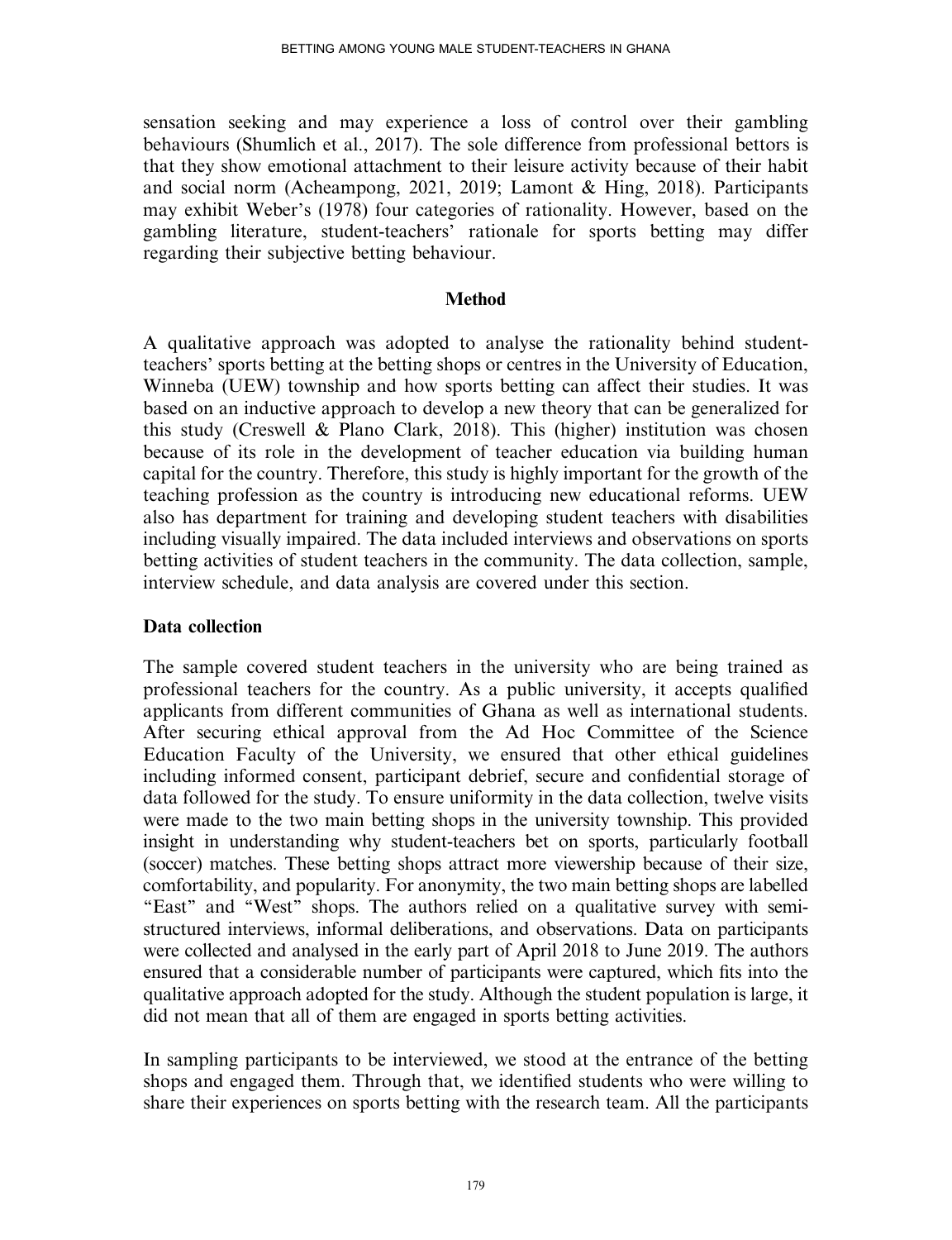were made aware of the study's rationale and gave their verbal consent to be interviewed. There was no incentive for the sampled students because they voluntarily accepted to be interviewed. We identified ourselves as student researchers to prevent any form of influence on their narrations. To avoid disturbances and a noisy background, the interviewers moved a considerable distance away from the betting shops to engage the participants. We employed a convenient sampling technique to select students who had voluntarily accepted to be interviewed. Interviewers explained to participants what the rationality concept means in the context of this study—that is, the significance meaning a person attaches to his or her sports betting behaviour (Weber, 1978).

# **Participants**

Forty-two participants were interviewed, comprising of first-year students to fourthyear students across the five different faculties (see Table 1). This provided diversity among the student-teachers to enhance the study's results. They constitute the largest student-teachers' population as compared to the one satellite campus-Ajumako in the Enyan/Essiam district in Central region of Ghana. Participants included only male teachers with an age range of 19 to 34 and a mean age of 25.86 years, who are considered as young male adults. This aspect of the research was considered because it was difficult to find female student teachers watching live matches at the betting shops, owing to a likelihood of them being ''stigmatized'' or otherwise ridiculed (Ofosu & Kotey, 2020) as social sports bettors.

Participants report following sports, particularly football (soccer), for two years or more. They are from the diverse regions of Ghana without any international students captured for this study. The majority were Level 200 students, representing 30.95% of the sample; and the least were Level 100 students, representing 19.05% as newcomers in the university environment. Further classification of participants is outlined in Table 1.

A few of the participants are trained teachers who had completed Teacher Trainee Education, which is termed as College of Education (CoE) in Ghana), representing 21.43% and had study leave grant-with-pay while the majority are untrained teachers representing 78.57% who have yet to be graduate teachers. UEW has the primary mandate of preparing and developing professional teachers for the country's educational needs. Therefore, it is expected that these student-teachers are professionally trained and groomed to support the educational direction of the Ghana Education Service (GES) via the Ministry of Education. More importantly, the Ministry of Education is introducing new educational reforms to make teachers more creative, critical thinkers and innovation-driven to meet the technological changes and the needs of the globalized world (NTS Guidelines, 2017).

Table 1 shows the distribution of student-teacher bettors from the various faculties. Most of them were found in the West Betting Shop, representing 64.29 % and 35.71 % in the East Betting Shop within the township of the university. The West Betting Shop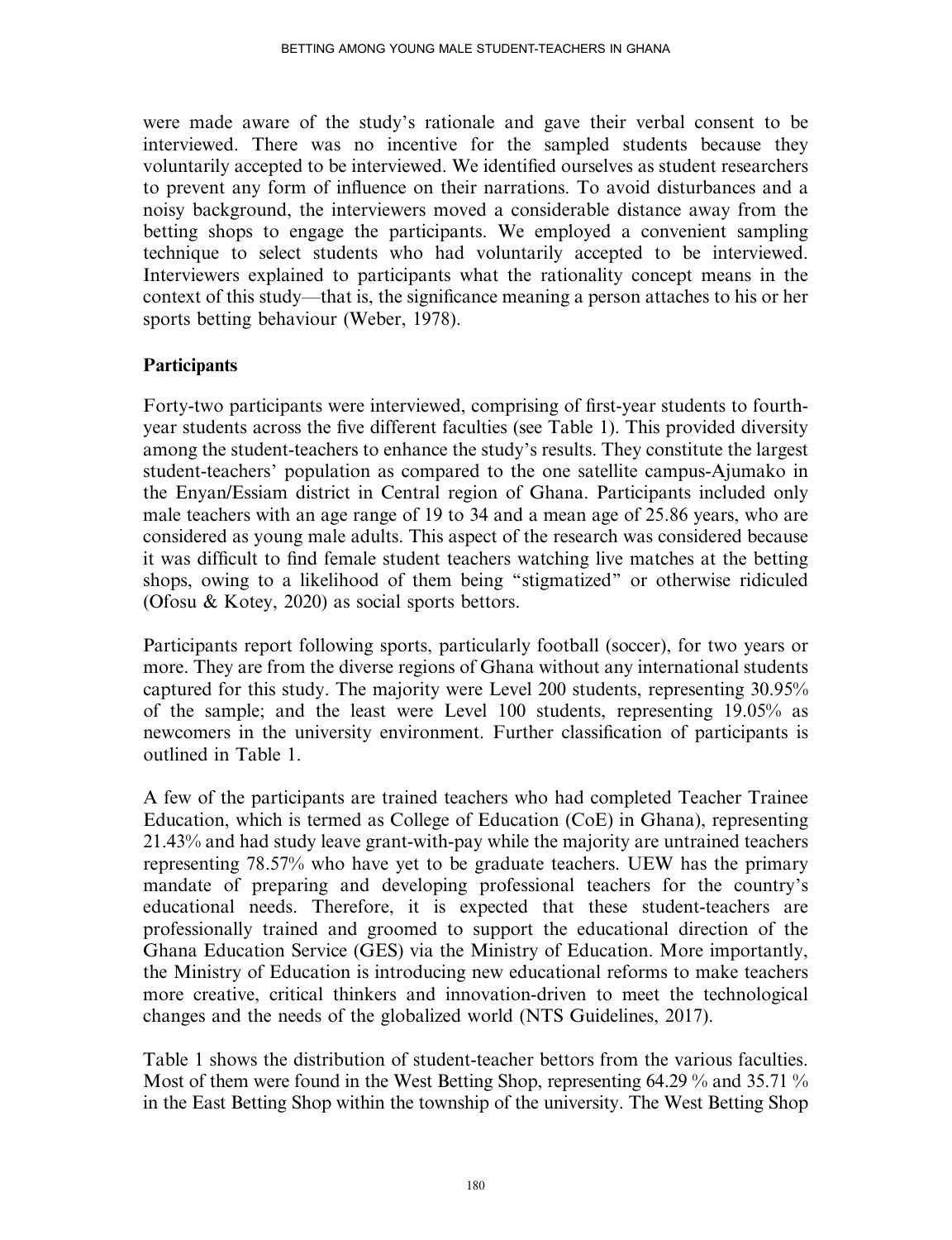|                                                                  |      |      |      | Number of years in university |      |           |      |           |       |
|------------------------------------------------------------------|------|------|------|-------------------------------|------|-----------|------|-----------|-------|
|                                                                  |      | L100 |      | L200                          | L300 |           | L400 |           |       |
| Faculty                                                          | East | West | East | West                          |      | East West |      | East West | Total |
| <b>Educational Studies</b>                                       |      |      |      |                               |      |           |      |           |       |
| cation                                                           |      |      |      |                               |      |           |      |           |       |
| Foreign languages, Linguistics and Communid<br>Science Education |      |      |      |                               |      |           |      |           |       |
| Social Science                                                   |      |      |      |                               |      |           |      |           |       |
| School of Creative Arts                                          |      |      |      |                               |      |           |      |           |       |
| Total                                                            |      |      |      |                               |      |           |      |           | 42    |

**Table 1**<br>Distribution of student gamblers from different faculties by number of years spent in university and location of betting shop (East<br>versus West). Distribution of student gamblers from different faculties by number of years spent in university and location of betting shop (East versus West).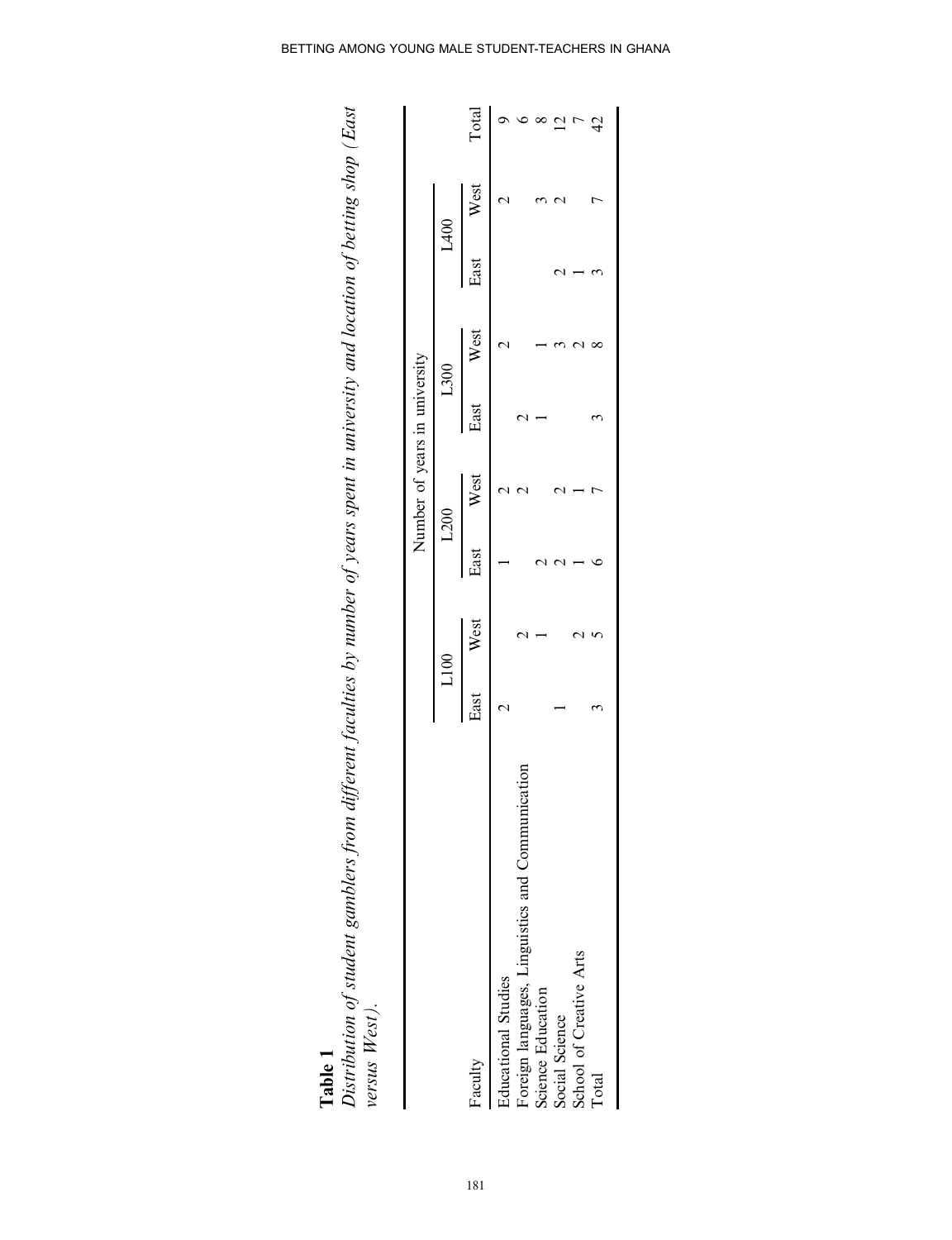attracts more students because of its friendly environment, comfortability and access to big TV screens and prompt payment of winnings, according to the participants. The majority of second-year student betting activity is concentrated in the West Betting Shop with the least number of bettors being the first-years as they are newcomers to the university environment.

# Interview schedule

The interview method was used to obtain highly personalized data, which provided opportunities for further probing to obtain underlying views of student-teachers conveniently sampled. The authors also clarified any issues raised by the respondents during the interviews. Random visits were made to the betting shops, especially on UEFA Champions league days with few matches from the ''top five'' in Europe. The interviews lasted between 15–35 mins for each participant. Participants have diverse backgrounds, ranging from sports fans to athletes, with different rationales for sports betting.

Participants at the betting shops shared their views regarding their rationale for sports betting and how they can combine it with their academics. Interview questions were developed from the theoretical framework via the construction of the analysis grid or table (Table 2). These were based on variables or characteristics identified from the literature on the study. They supported in framing the interview questions to include, but not limited to: (1) ''How many years have you been following football (soccer) and how did you get into sports betting,'' (2) ''Could you explain your rationale for sports betting and how much do you roughly spend in a week," and (3) "How do you combine sports betting with your studies on campus,'' etc.

# Data analysis

To gain insights into the rationale for the behaviours of student teachers, we employed Weber's (1978) rationality concept to analyse the significant meaning they attach to their sports betting activities in the university community. This feature was important to our method because it contributes to understanding the types of student bettors (Custer & Milt, 1985) and that provided a framework to explain their sports betting behaviours. Data triangulation was also used to reaffirm the narrations of the participants, but nuances emerged in their rationality for betting on sports apart from the potential financial rewards. Our engagement with different participants was relevant as it supported the gathering of credible and valid data that enriched the study's findings. Students gave valuable information on their sports betting experiences and their effects on their studies on campus.

Participants offered interesting revelations into their sports betting experiences and activities leading to identifying key concepts and fascinating themes. Interviews were tape-recorded with the prior consent of respondents and transcribed to reflect their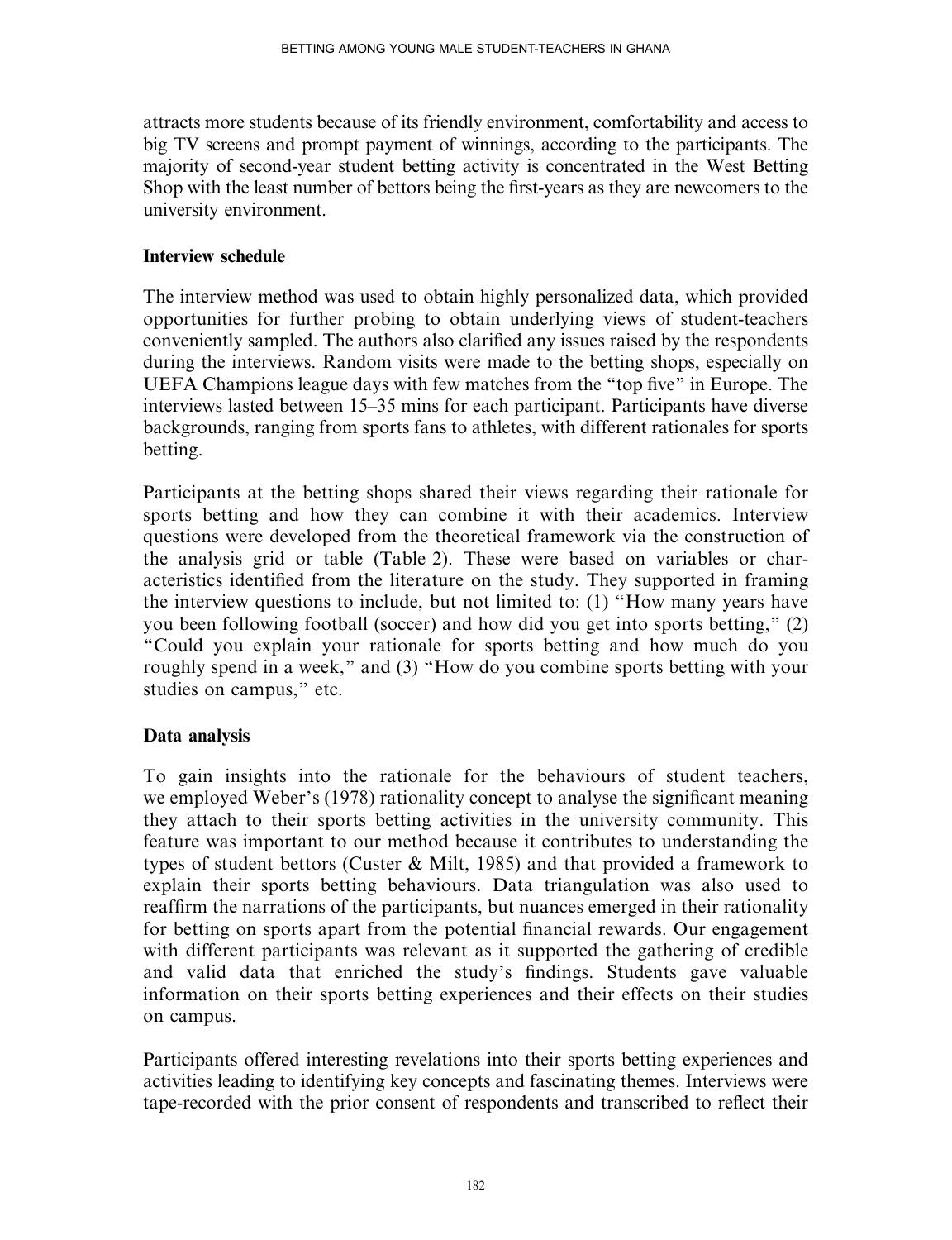| Sub-theme            | Characteristics / variables                                                                                                                                                | Interview questions                                                                                                            | "Prompts"                                                                                                                                                                                                                   |
|----------------------|----------------------------------------------------------------------------------------------------------------------------------------------------------------------------|--------------------------------------------------------------------------------------------------------------------------------|-----------------------------------------------------------------------------------------------------------------------------------------------------------------------------------------------------------------------------|
| Student's<br>profile | Age, schools attended, career goals,<br>academic path, etc.                                                                                                                | Could you tell a bit about your<br>academic career path?                                                                       | What is your department and which programme are<br>Are you on study leave with pay or scholarship?<br>Which level you are in the university?<br>Are you a trained teacher?<br>you studying?                                 |
| Sport profile        | Sports fan (both local and foreign clubs),<br>rationale for watching live football<br>years of being a fan, other sports,<br>matches on TV                                 | Explain how you got into sports<br>and which clubs do you<br>support both local and<br>foreign?                                | How many years have you been a fan of your clubs?<br>What is your reason for watching live football<br>matches on TV?                                                                                                       |
| Rationality          | Sports betting, a leisure activity, reason for<br>sports betting, economic interest, social,<br>cultural, hobby, entertainment, years of<br>betting, family, friends, etc. | you engage in sports betting?<br>Could you tell us why you bet<br>on sports and how often do                                   | What is your lowest and highest amount you often bet<br>How many years have you been betting on sports?<br>Where do you often bet on sports and why?<br>How did you get into sports betting?<br>while in school?            |
| Betting shop         | spend, discovery of the betting shop, etc.<br>amount<br>Place of betting, years of betting,<br>motivation for betting there,                                               | that particular shop to place<br>Explain why you always visit<br>your bet?                                                     | What is your motivation for choosing that betting<br>How much do you roughly spend in a week?<br>shop?                                                                                                                      |
| Studies              | Private studies, group, assignment,<br>lectures, quizzes, field trips, etc.                                                                                                | manage your studies schedules<br>including your time, group<br>Could you tell us how you<br>work / assignment and<br>lectures? | How are you able to combine betting activities with<br>What has been your academic progress after joining<br>How many days do you study in a week including<br>Saturday and Sunday?<br>the social bettors?<br>your studies? |
|                      |                                                                                                                                                                            |                                                                                                                                | (Continued)                                                                                                                                                                                                                 |

BETTING AMONG YOUNG MALE STUDENT-TEACHERS IN GHANA

183

Table 2<br>Analysis Grid / Table. Analysis Grid / Table.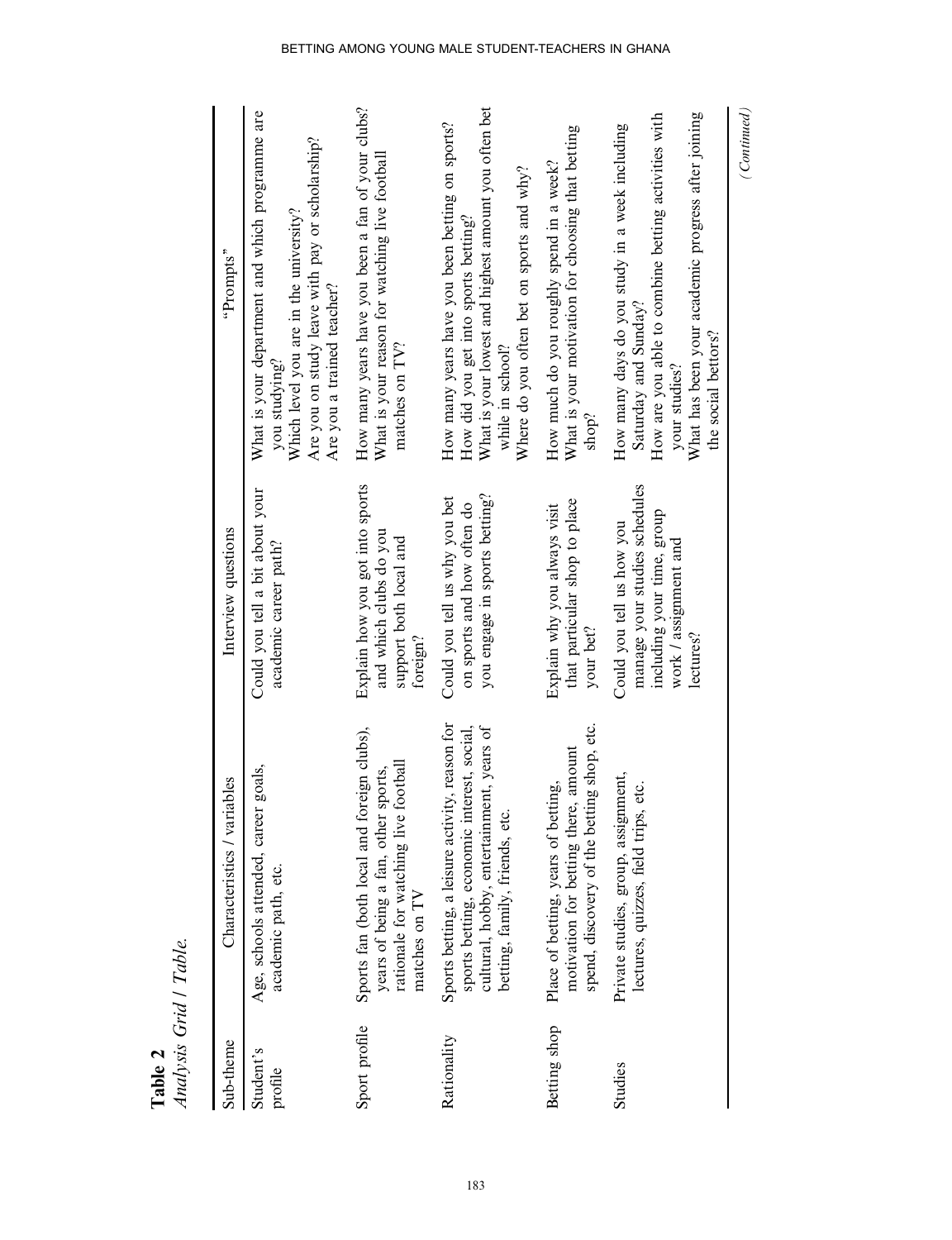| Table 2 Continued. |                                               |                                                                            |                                                                                                              |
|--------------------|-----------------------------------------------|----------------------------------------------------------------------------|--------------------------------------------------------------------------------------------------------------|
| Sub-theme          | Characteristics / variables                   | Interview questions                                                        | "Prompts"                                                                                                    |
|                    | Experience in sports betting                  | Could you share your experience<br>with sports betting?                    | How do you feel when you win or lose a bet on sports?<br>How are you able to manage your betting activities? |
|                    | Lesson                                        | What lesson can you share with<br>the youth in your community?             | What lesson can you share with the youth in your<br>community?                                               |
|                    | rts betting<br>Advice for those not into spor | those who are not into sports<br>What advice will you have for<br>betting? | What advice will you have for those who are not into<br>sports betting?                                      |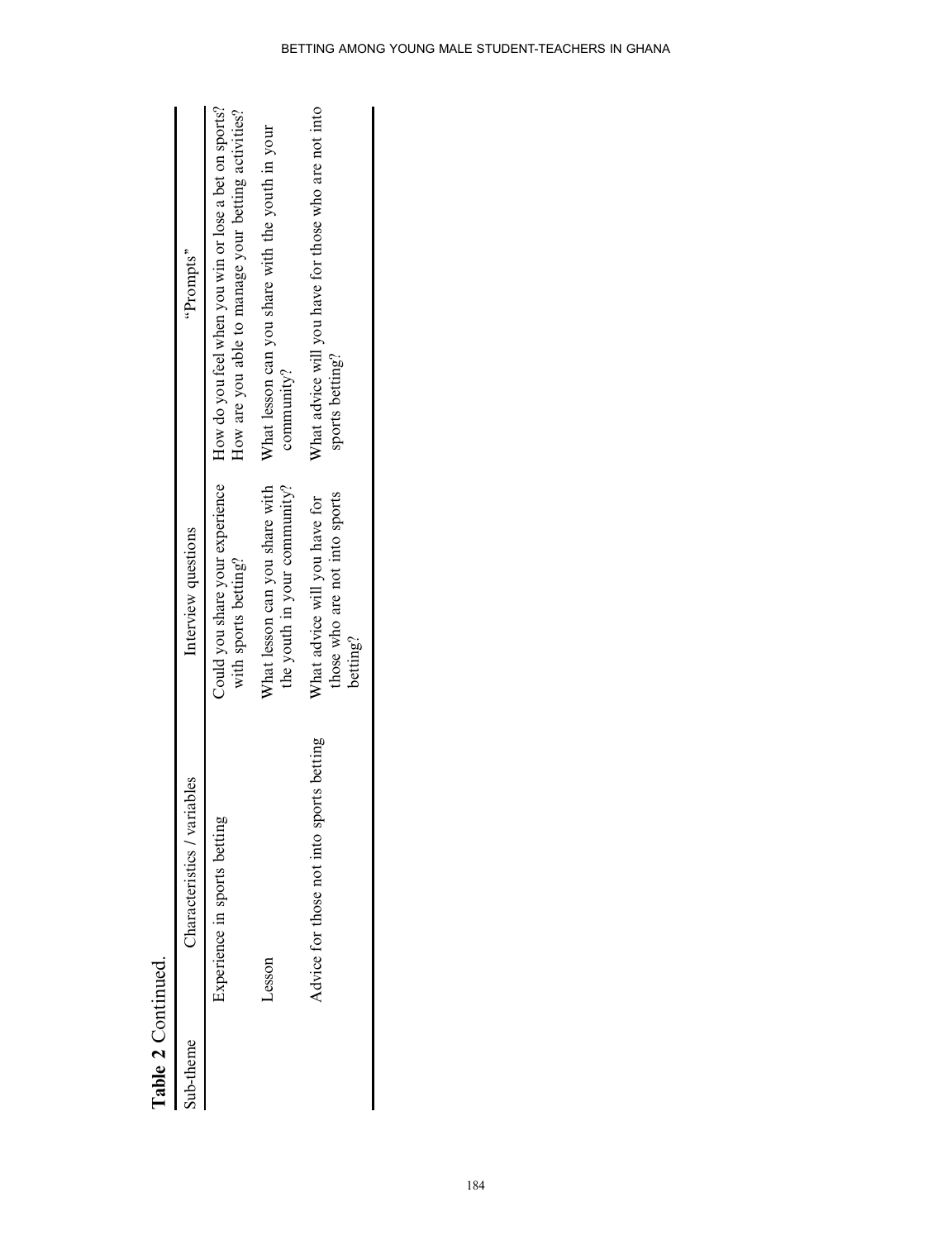views on the subject matter. The qualitative data set was analyzed using Braun and colleague (2021) six steps of thematic analysis. These different steps combined data and theory processes to identify patterns and interpret data that could align with preexisting patterns (Braun et al., 2019; Nikander et al., 2020). In the six-phases of thematic analysis, the third author generated verbatim transcriptions of each recorded audio interview, which was further examined by the first and second authors for consistency. This approach helped us to familiarise ourselves with the data to transcribe those parts of the interviews related to the topic.

In the next step, each author read thoroughly several times to generate initial codes from the raw data after which we agreed on specific themes that were sorted into codes. The rest of the steps were thoroughly carried out with the development of themes, refinement, and labelling to reflect the codes and the qualitative data. For instance, the data was analysed both inductively and deductively (Sparkes  $\&$ Smith, 2014), as the authors sought to make sense of the student-teachers' sports betting experiences and its relationship with the research literature. Each author tried to identify meaningful data items from the raw quotations, which we later coded to reflect the participant's rationale for gambling and grouped into subthemes. This process was to help arrive at an inductive approach considering the patterns and observation of code groupings. The sub-themes were derived inductively from the data on student bettors' narration to align with the literature (e.g., typology of bettors, student betting and leisure activity, and sports bettors and their rationale).

# Results and Discussion

This section presents three key concepts and themes derived from the narrations of participants based on their experience in sports betting: (1) first exposure or introduction to it, (2) regular engagement in it, and (3) its long-term consequences. Within each of these sections, we applied leisure and rationality theory to understanding and making sense of each gambler's experience. The empirical themes derived contributed to describing participants' betting behaviours and engagement with sports betting that aligned with their feelings and concerns as evident in the data. Again, these empirical themes supported an understanding of how some students tend to spend more time on their betting activities than the personal time allocated for their studies.

#### Introduction to sports betting

Certain students explained how they were exposed and lured into betting in schools by their peers and later became hooked to it (Derevensky & Gupta, 1998). A thirdyear student, on a stipend, shared his introduction to sports betting: ''I have been a sports fan for over ten years and, my friend introduced me to sports betting, but I was motivated by my uncle due to the huge amount he won'' (interview, East Betting Shop, 8 February 2019). This statement shows how peers and family members can influence their young one's betting activity (Derevensky & Gupta, 1998;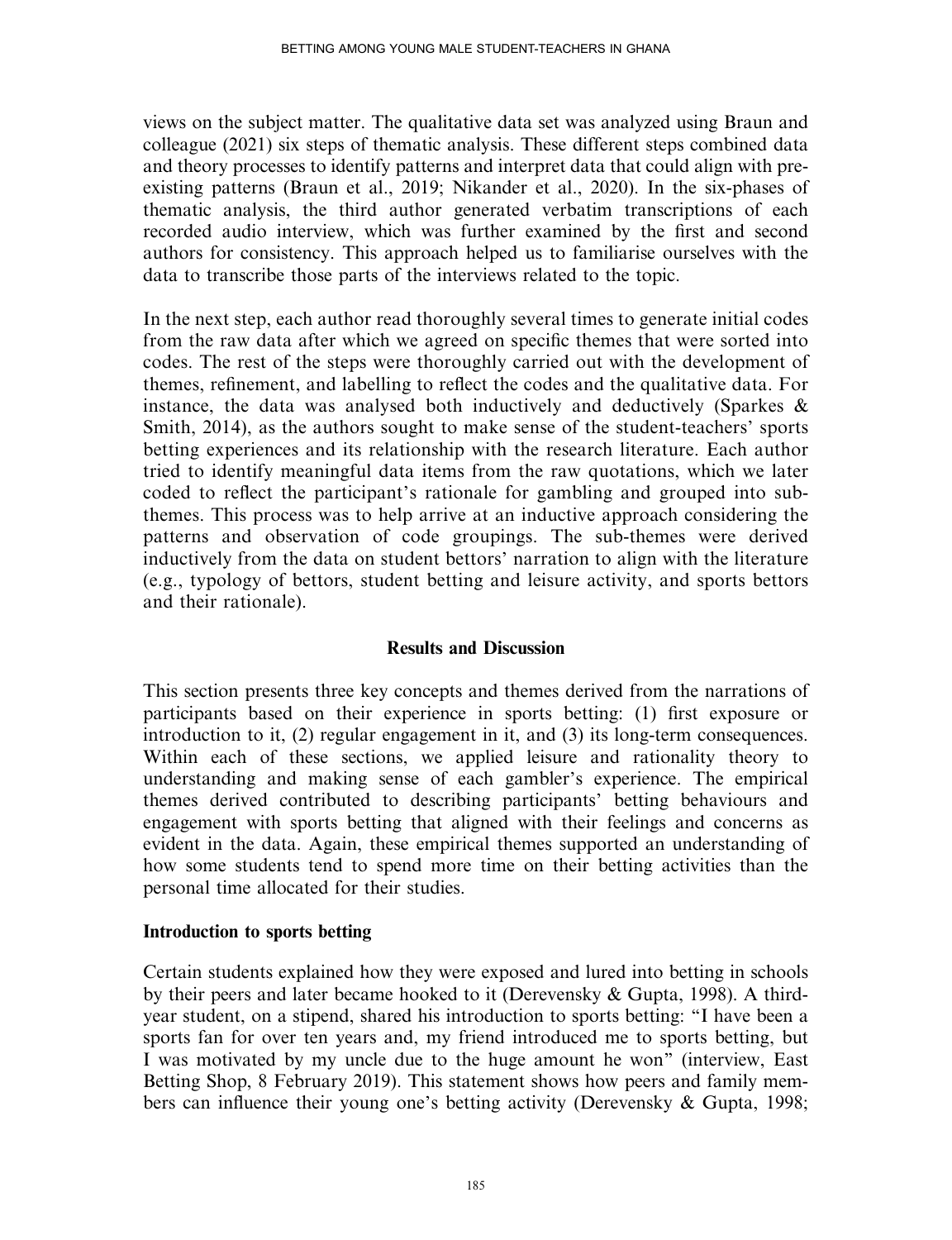Lamont & Hing, 2018; Vitaro et al., 2018). A fourth-year student without a stipend and a fan of Manchester United over seven years recalled:

I started betting since 2014 and I feel good whenever I place my bet, because I want my team to win so I always want to watch their matches. I *can't really* tell the rationale, but I think it's for the love of the game. (Interview, East Betting Shop, 25 March 2019)

His leisure activity linked to sports betting is based on his passion for foreign football (Ofosu & Kotey, 2020). This reflects his affection rationality towards receiving satisfaction from betting activities (Weber, 1978). Fandom can influence the leisure activity of students to sports betting in the communities. Certain of the subjects started betting on sport from the senior high school (SHS) level. A sponsored first year recounted his introduction to sports betting:

I got into betting when I was in SHS 2 and I was very renowned as the ''king of betting.'' A friend introduced me to betting. He used to pretend he was going to learn but *rather* carry his books into the classroom and sneak out to *bet* instead of learning. (Interview, East Betting Shop, 25 March 2019)

His friend introduced him, as a minor, to sports betting at the SHS level, which confirms the study of Ofosu and Kotey (2020). This gambler is seriously hooked to betting pathology (Shumlich et al., 2017) as he often moved out to bet on sports from school. During preps, he sneaked out to satisfy his betting addiction to sports, leading to the detriment of his studies. A sponsored first-year student shared his induction experience after accompanying his friend to the betting shop:

I heard of betting from a friend of mine when l accompanied him to the betting shop, and I was inspired by the environment in 2016 as well as the monetary issues, that is why am into betting. I spend \$1.92 every week on betting, and I roughly bet twice in a week unless weekdays when there are no matches. (Interview, East Betting Shop, 23 February 2019)

Peer influences are a stimulus for ushering new friends into sports betting activities. Engaging in the same leisure activity can offer social needs such as affiliation, belongingness, peer recognition, cooperation, socialisation and altruism (Brajsa-Zganec et al., 2011; Leung & Lee, 2005). This student was gambling for growth needs, specifically, for relatedness or distinctiveness needs (Sirgy et al., 2018). Betting shop decorations also served as a positive attraction for some students, since they can deliver economic benefits for them (Sirgy et al., 2018).

Most (95%) interviewees admitted that their friends or peers introduced them to sports betting and since then, has become an integral part of their leisure activities and social life (Sirgy et al., 2018). This shows how sports betting is becoming socially institutionalized among these young adults in tertiary institutions, and that contradicts the assertion that it is a foreign concept, which is unusual within the Ghanaian cultural landscape (Appiah & Awuah, 2016; Tolchard et al., 2014).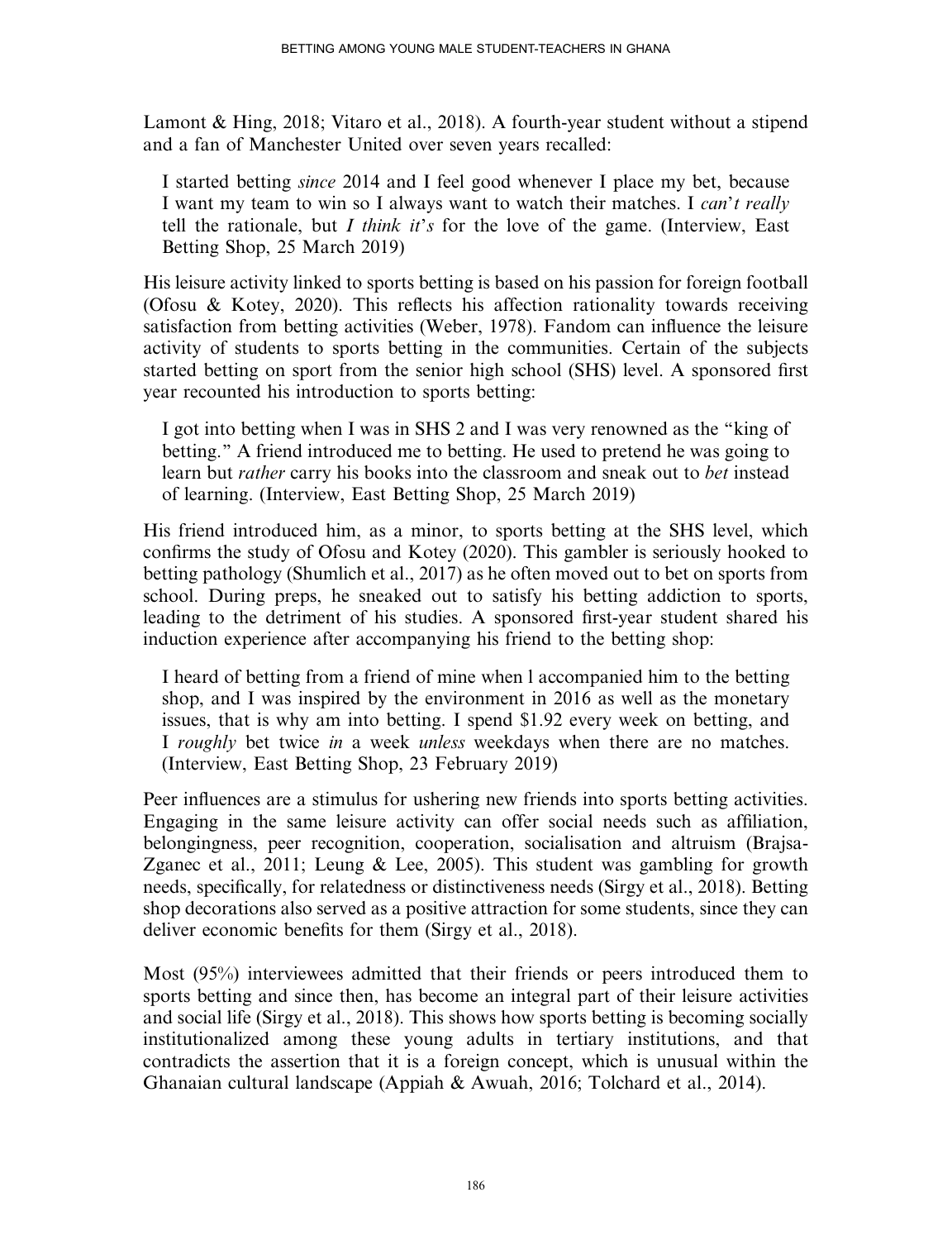# Regular engagement in sports betting

Here, Max Weber's four categories of rationality based on purposeful action, value-oriented action, cultural and emotional rational action contributed to understanding student gamblers' regular engagement with sports betting. Thus, the gamblers based their respective bets based on either (1) their decisions directed towards achieving certain purposeful desires to maximize returns on investment (purposeful or goal-oriented action), or (2) a perceived effective means nevertheless consistent with their values to achieve their goals (value-oriented action), or (3) their decisions oriented towards customs and traditions, not limited to habits and cultural norms (traditional or cultural action), or (4) making decisions to reflect their feelings in response to a certain event or situation at a point in time (affection or emotional action). The categories of rationality offered relevant information to explain student gamblers' rationale for engaging in sports betting activities. For instance, certain gamblers started sports betting in their communities as a leisure activity which continued through university. A second-year student with sponsorship recapped his experience:

I was trying my luck when I was in the house and I advised myself if this continues, I might end up somewhere not until I got into the university where students were betting everywhere, and this activated my betting spirit. (Interview, East Betting Shop, 12 May 2018)

Sports betting on the university campus is gradually becoming a social norm among student teachers (Acheampong, 2019; Acheampong et al., 2019). Enjoying his leisure pursuit as a casual social bettor (Custer & Milt, 1985), the respondent suddenly became engrossed in sports betting after spending two years in the university. The ''betting spirit'' affects his self-control, leading him to become seriously hooked to betting pathology (Shumlich et al., 2017). The respondent has become embedded to gambling to where it has taken over every aspect of his life. Beyond the financial benefits from sports betting (Lamont & Hing, 2018; Sirgy et al., 2017), he explained the rationality for his leisure activity as follows:

I have friends and classmates who were needy students and I could not stand and watch them suffer when teachers are maltreating them because of school fees, motivation fee and other dues. So, sports betting helped me to support them with their fees and I made it my priority to pay their fees every year. (Interview, East Betting Shop, 15 April 2018)

As a sponsored first-year student, the economic gains from his sports betting enabled him to help certain needy friends, which contradicts his core responsibilities at the senior high school. He exhibited formal rationality to solve a social issue (Acheampong, 2019; Weber, 1978) as a minor. The non-economic action reflects his emotional or affection rationality (Weber, 1978), which is not an accepted cultural norm in Ghanaian communities. Among the interviewees, he bets the highest amount (\$112 a day) and reports winning the largest amount (\$1,344) from his sports betting activity. This gambler's achievement satisfies his growth needs as it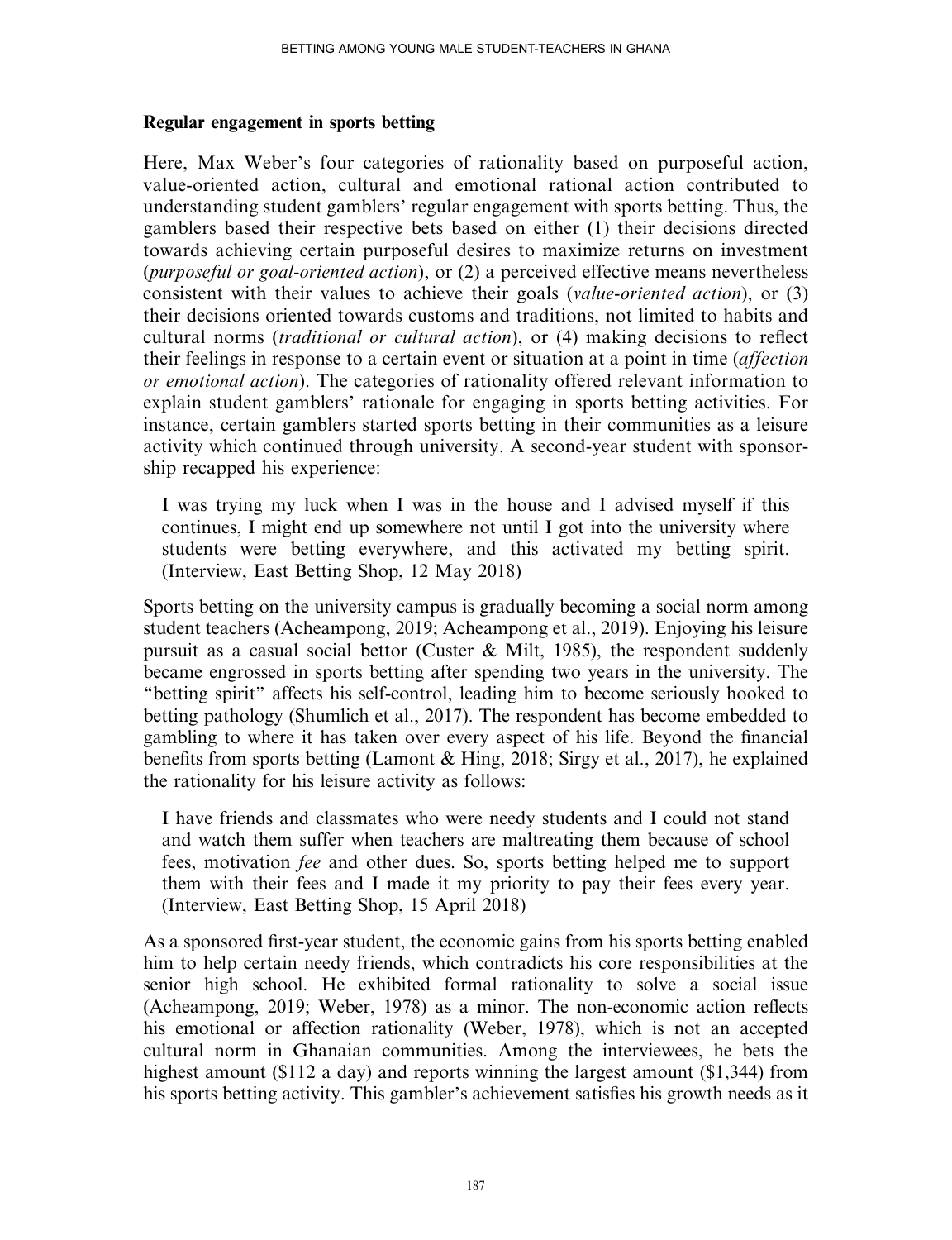offers him self-enhancement, self-exploration, distinctiveness, and self-gratification, together with economic rewards (Hall & Weiler, 1992).

The overarching dream of winning money from sports betting (Lamont & Hing, 2018) continues to drive and expose student teachers' rationale for their leisure activity. With over four years of betting experience, another student recapped his rationale:

Because I want the money, that is why I do bet on sports. Sometimes, I spend \$1.92, and I bet four times a week for the past 3 to 4 years of my life. And after betting, I feel like I have won already, so I always stay cool and calm for victory. (Interview, West Betting Shop, 21 October 2018)

This sponsored third-year student spends more than \$7.68 in a week on sports betting. The gambler rationality depicts formal rational action as it reflects a strategic approach to achieve economic benefits from the leisure activity (Acheampong et al., 2019; Sirgy et al., 2018; Weber, 1978). A first-year student, with a stipend and an ardent follower of European football, described his rationale for rejecting the sports betting idea from his closest friend, who bets regularly:

 $\Gamma$ m not into betting because I fear I can end up stealing. I had a friend, who is into sports betting who was caught stealing his classmate's money to go and bet. With this, I know I could end up like him, that's why  $\Gamma m$  not into betting. I think he has been betting for over 6 years now and he is addicted to it. (Interview, East Betting Shop, 13 October 2018)

This student, realizing what sports betting can do to his life, avoided been lured into it. Simply because it can distract him from his studies. He said, ''I want enough time to research my studies'' (Interview, West Betting Shop, 10 November 2018). However, his friend's inclination towards stealing to spend on sports betting provided negative feedback to him. His friend, a gambler, is a compulsive bettor who shows emotional attachment of habit and a norm towards sports betting can link him to gambling pathology (Acheampong et al., 2019; Lamont & Hing, 2018; Shumlich et al., 2017).

Interviewees' whose rationale for gambling was to make additional income from their leisure activities cannot guarantee success from gambling or provide them with social upward mobility (Wood et al., 2007). Another sponsored student shared how social media and friends inspired his sports betting activities:

It helps me to get money because I can use some to purchase academic items such as books, pens, *calculator*, etc. You cannot count always on your parents to provide these items for you, therefore, I try and [sic] find ways and means to also help myself... Although, I want money I do not involve myself much *into* betting. I do not spend more than \$1.92 in a week. I bet throughout the week and if I bet and do not get the returns, I stop betting for some days. (Interview, East Betting Shop, 18 November 2018)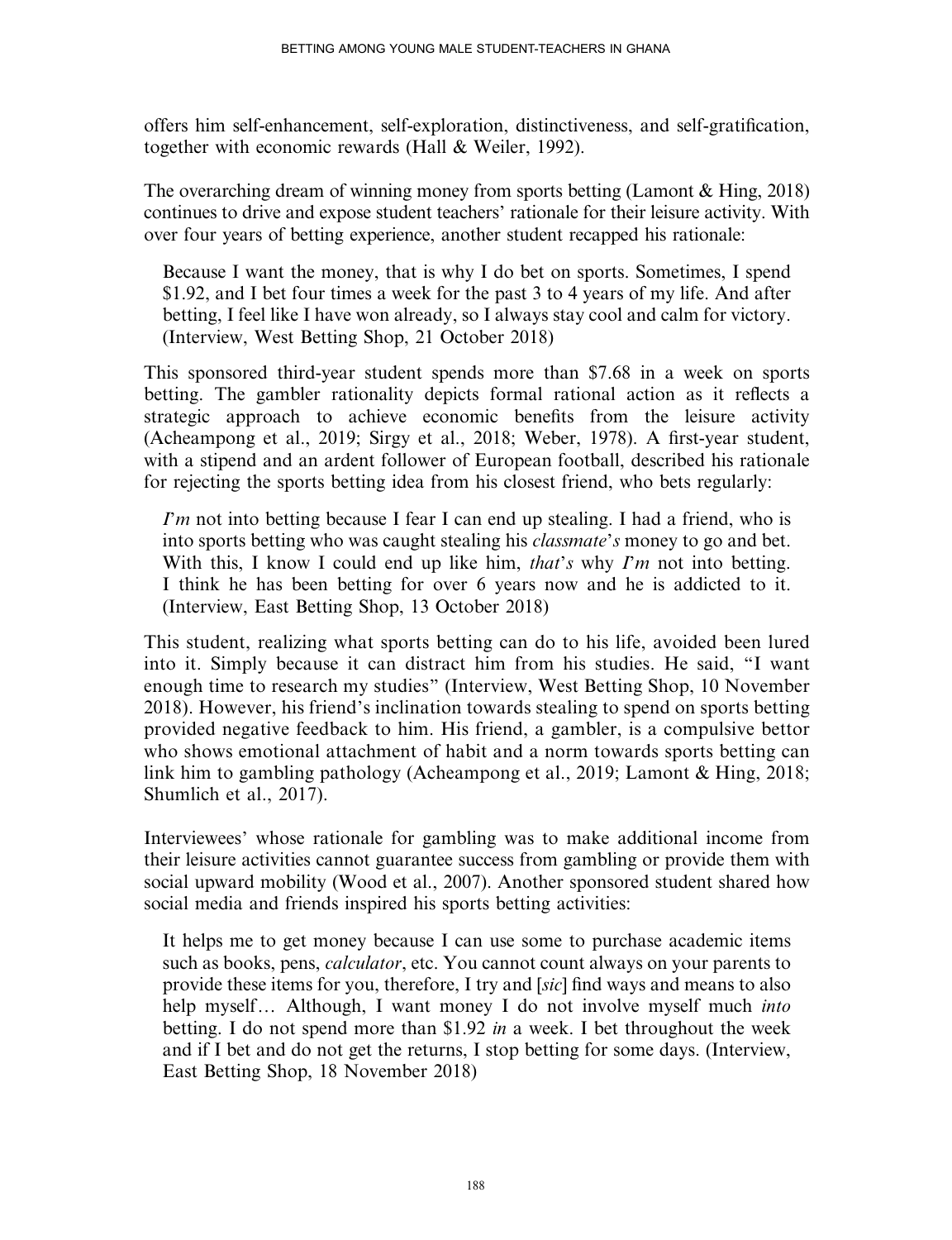Economic benefits from leisure activity (Lamont & Hing, 2018; Sirgy et al., 2018) complement whatever the parents provide him. The money spent on the activity is a good deal compared to the expected outcomes, with which certain of the gamblers can buy educational materials. This gambler exhibits professional bettors' behaviour because his action is purposeful or goal-oriented via a strategy-based approach to get economic gains for his investment (Sirgy et al., 2018; Weber, 1978). Thus, this makes his economic assessment linked with his perceptions of the expected value from the activity (Sweeney & Soutar, 2001). Certain student gamblers believed that with betting competencies and precision (Lamont & Hing, 2018) one can become an entrepreneur because it is a high-risk activity. A casual social bettor in the second year explained his rationality for sports betting as follows. ''For five years now, I feel bad at times and sometimes it changes my emotion after betting, but you know I have decided to be an entrepreneur, so I take a risk in betting'' (Interview, West Betting Shop, 9 December 2018).

Developing his entrepreneurial skills through betting may be misplaced because it is not entirely a business venture that can guarantee him some considerable returns with the so-called business ideas into a by-product.

A thorough analysis of the interviewees' narrations based on their multidimensional rationalities is linked to Custer and Milt's (1985) types of bettors that include antisocial bettors, casual social bettors, serious social bettors, escape bettors, compulsive bettors, and professional bettors. However, only a select few have been outlined and explained in the text according to the key concepts and themes derived from participants' experience in sports betting.

# Long-term consequences of sports betting

Easy accessibility to betting online has modernized betting, as people can bet anywhere at any time, using mobile phones or other Internet compatible devices (Hing et al., 2017a; Hing et al., 2017b; Lopez-Gonzalez et al., 2017). Yet certain student teachers with limited access to the Internet prefer visiting betting shops to bet on sports. From the literature, certain studies revealed that money derived from betting activities can solve various financial issues of participants but failed to explore the regular visits to betting shops, which are presented in this study. Student teachers' regular engagement at the betting shops can have adverse effects on their studies (Vitaro et al., 2018) through time spent waiting for outcomes and time spent betting on matches.

A fourth-year gambler in the compulsive category recalled how sports betting has taken much of his time for studying, including impacting his social relationships with friends (Derevensky & Gupta, 2005; Gambling Commission, 2019) and not attending lectures: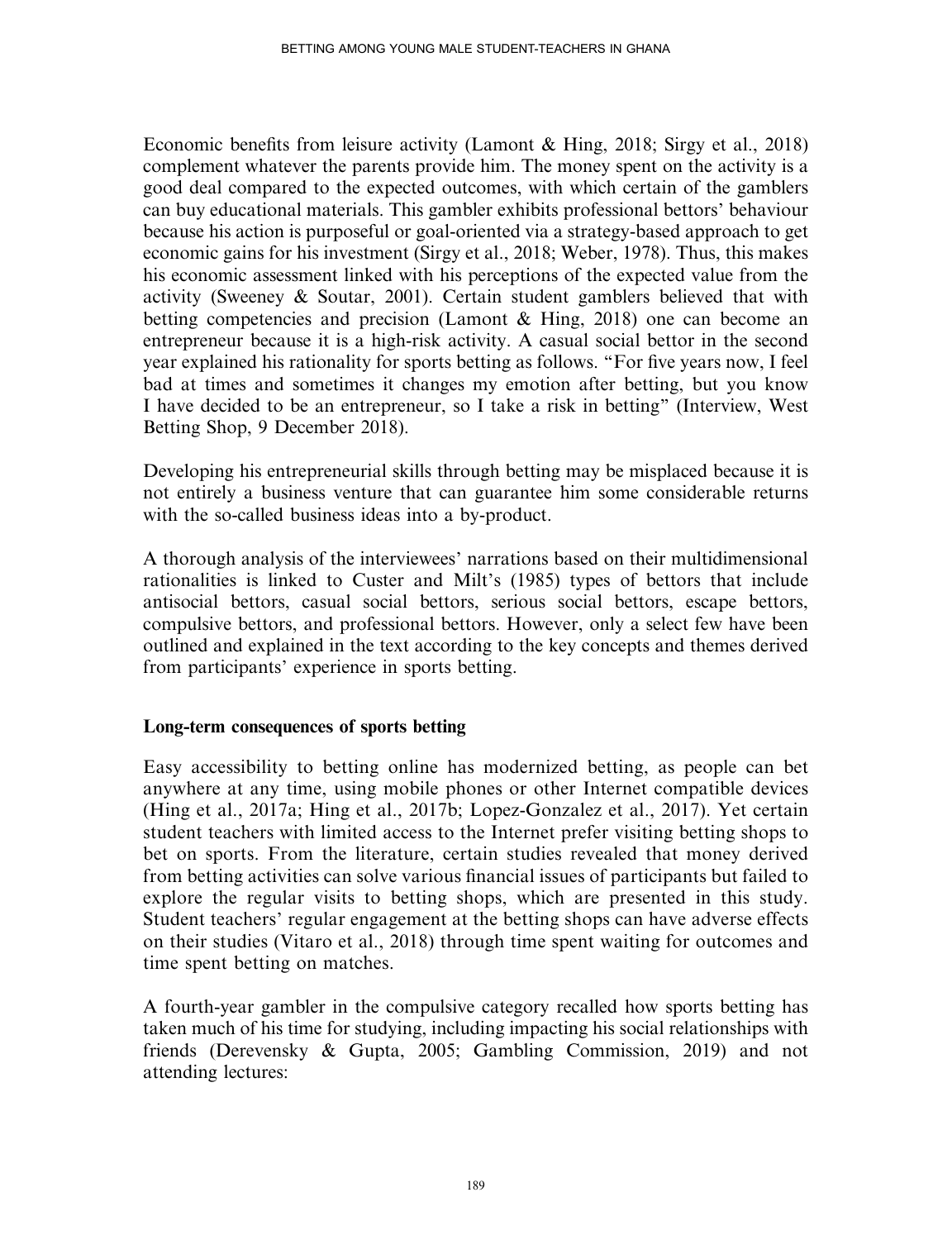Since I joined this betting, things have changed, especially my relationship has been very poor with some friends on campus. Most often, I have to call some of my classmates to find out the time we have lectures and other stuff. (Interview, East Betting Shop, 15 December 2018)

Sports betting has occupied every aspect of his leisure life and personal comfort because of addiction (Custer & Milt, 1985; Lee et al., 2015), which has also impaired his ability to follow his lecture timetable. He is devoting more time to doing extensive research for his sports bets than his studies. Other respondents spend the whole weekend engaging themselves at the betting shops. One gambler recalled:

Well, looking at the time that I started betting on sports, I have realised that betting has really affected my studies, because sometimes when my team loses, I do not feel like learning, let alone attending lectures. (Interview, East Betting Shop, 9 February 2019)

This can cause emotional stress and distract him from his studies which may have negative effects on his grades (Udovicic, 1998; Winters et al., 2005). Certain subjects admitted that it is difficult to combine sports betting and learning because of time lost researching and waiting for outcomes of football matches at betting shops. Others reported allocating less time for their studies and dedicating more time to their betting leisure activity. A first-year student teacher recapped his inability to perform well in a class quiz:

This is my first semester in the university, but because of the betting  $\Gamma m$  into, it is creating small barriers for me in terms of groups meetings, assignments, and presentations, and it has affected me in one of the quizzes I wrote this semester. (Interview, West Betting Shop, 7 March 2019)

This gambler's inability to participate in group meetings and discussions, not writing assignments, and avoiding class presentations has negatively affected his academic work. Thus, he spent more time researching and selecting his sports bets than his coursework and assignments (Mutai, 2016). A sponsored second-year gambler, who spends \$9.60 weekly shared his similar experience:

Truly, my study time has reduced because I have stopped studying on Saturdays and Sundays to concentrate on my sports bets, so I don't learn. Sometimes, friends get bored with me but still "*naa* I dey place my *bets*," so I have to reduce watching football by now because it is not helping me. (Interview, West Betting Shop, 1 June 2019)

As a compulsive bettor, he finds it difficult to stop visiting betting shops at weekends though it is affecting his studies. Spending regularly on sports betting can force others to either steal or borrow money and not repay or have debts that they cannot easily explain (Udovicic, 1998; Winters et al., 2005). The emotional attachment to his leisure activity (Acheampong et al., 2019; Lamont & Hing, 2018) makes it difficult for him to balance it with his studies. Those student teachers demonstrating compulsive bettor behaviours can be labelled as ''lazy students''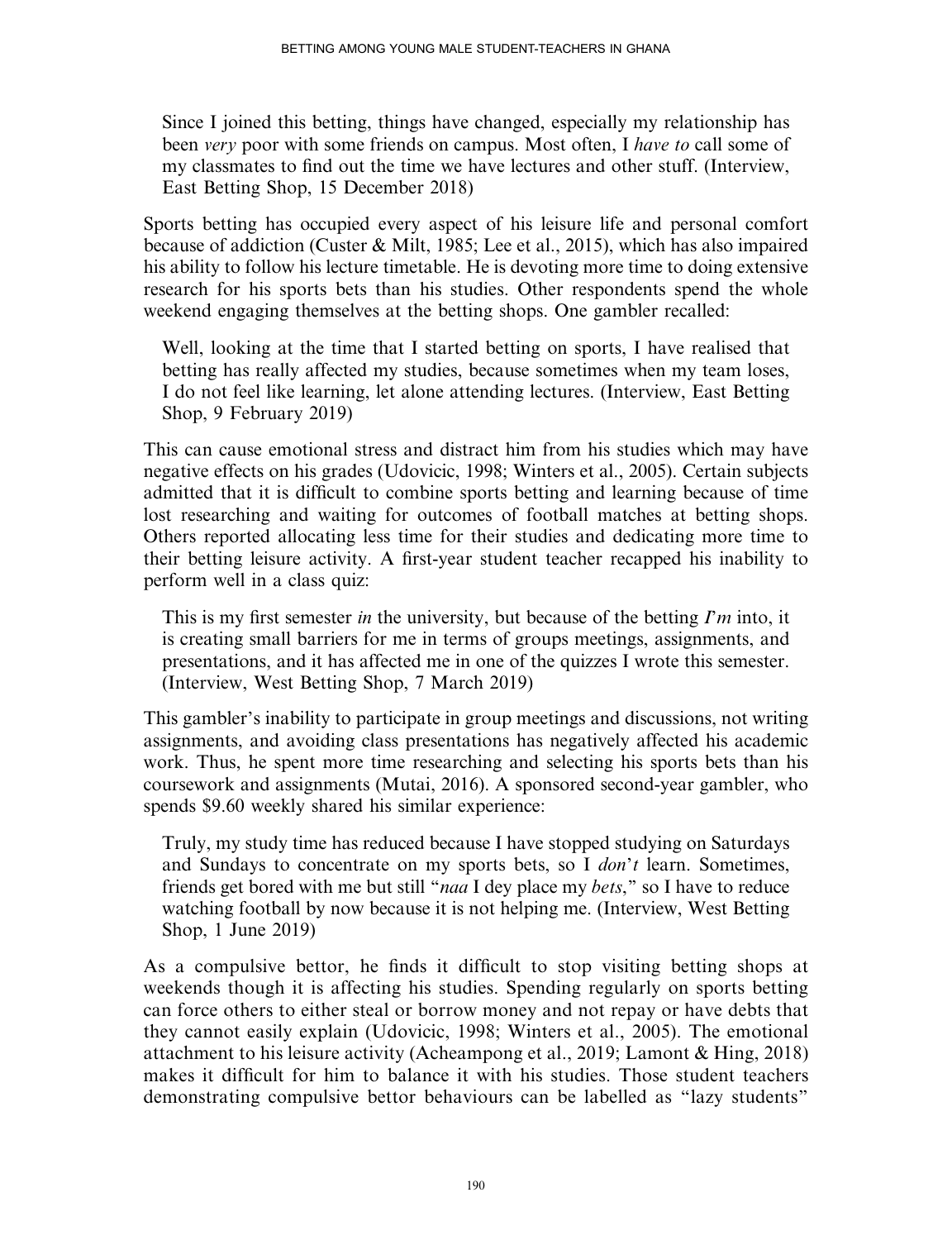and visionless (Acheampong, 2019) because they allow betting to control every aspect of their lives.

A few gamblers narrated how it had improved their social networks around young adult bettors at the betting shops because of interactions on outcomes. These social bettors' groups often share regular updates on sports betting activities to conclude on outcomes. One of them narrated:

Somehow, it is not well with some friends because the needed attention they require from me is not sufficient, and my betting friends are now my closest. Because every time they send me updates on the varieties of the betting site with bigger price tags. (Interview, West Betting Shop, 7 June 2019)

Meetings at the betting shops can promote social interaction, leading to the development of networks with other leisure participants. This reaffirms the study by Sirgy et al. (2018) that reported how people socialise while engaging in leisure, which results in the satisfaction of a variety of social needs (see Brajsa-Zganec et al., 2011; Leung & Lee, 2005). A third-year compulsive gambler without a government stipend explained how his betting activity has affected his studies and relationships on campus:

From the beginning of my school year, my academic performance was very good; but since I started engaging in sports betting, I have been having poor results in my exams and it is affecting my academic performance. I have also consulted my academic counsellor for some advice. (Interview, West Betting Shop, 4 May 2019)

After realizing his dilemma (betting and academic work), he consulted his academic counsellor for support, but it was not enough to stop him from his leisure activity. A first-year sponsored student also shared his learning experience on his betting activity:

It has affected me so much, because the last time I placed a bet and did not win, psychologically I was not stable. And that made me not perform well in the quiz that I wrote. Besides, the money was  $mv$  last pocket money that I used to place the bet and l had to struggle to survive. (Interview, East Betting Shop, 8 June 2019)

As a compulsive bettor, he experienced psychological effects because of loss of recovery from betting (Lamont & Hing, 2018) the last bit of money he had, and this affected his quiz too. Others becoming dependent on sports betting may have serious consequences for their lives. Those strongly hooked to sports betting can confirm tertiary students' categorization as a risk group because of their association with the Internet (Wood et al., 2007).

In sum, the behaviours of student-teacher bettors can negatively impact their studies, leading to exclusion and other high-risk behaviours (Enwereuzor et al., 2016; Goodie,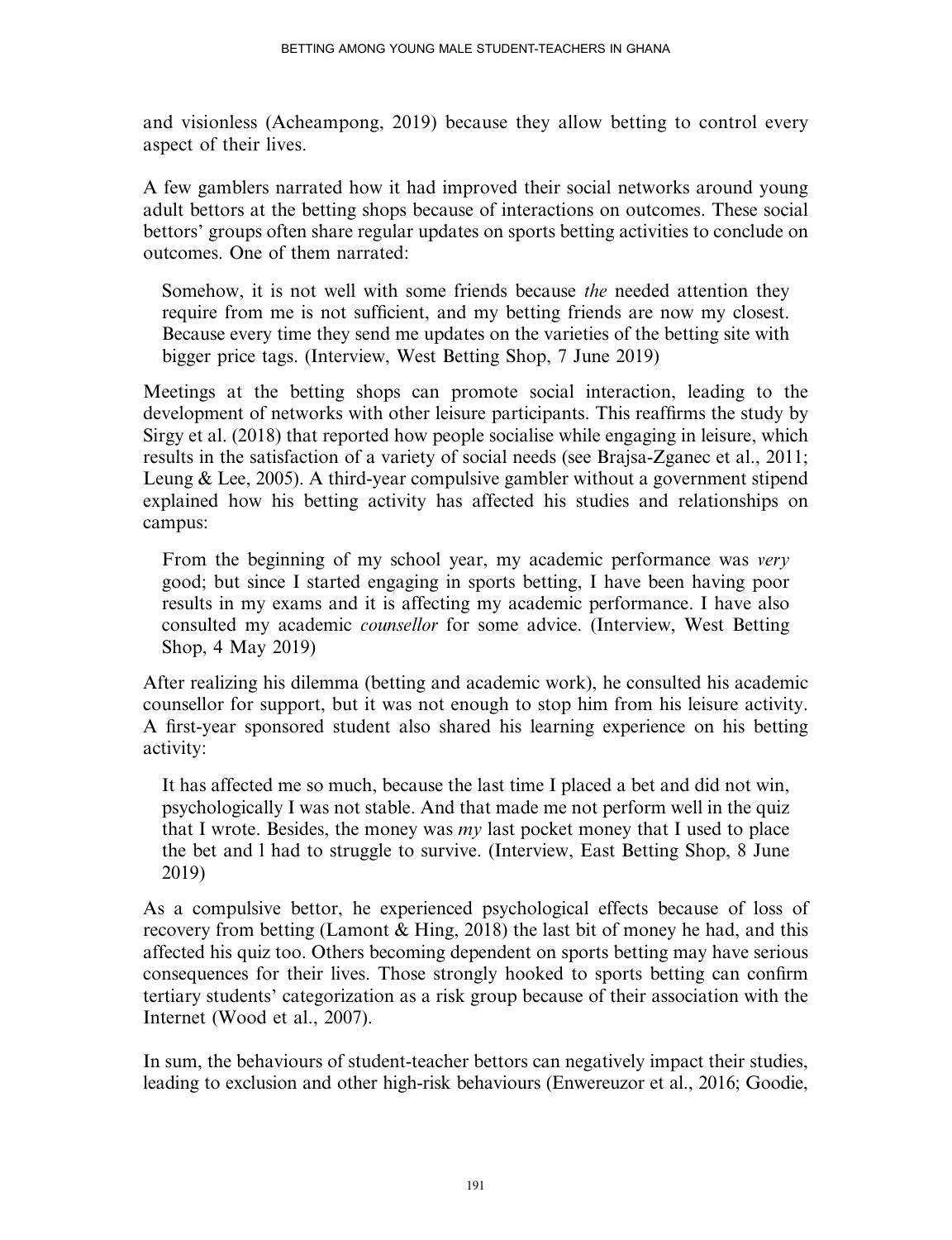2005). Therefore, the university management, parents, families, and stakeholders in education should join hands in dealing with this emerging social canker among young adults via educational campaigns and create awareness in the communities.

#### **Conclusion**

The study brought to light the rationality behind certain student-teachers' engagement in sports betting to the detriment of their academic learning in the university. These teachers are potential professional teachers. Certain of their sports betting behaviours exhibited can shift their perspectives from teaching to becoming compulsive bettors as they shuttle between betting shops in the communities. This finding was revealed through various leisure activity behaviours they exhibited. Peers continue to serve as a strong persuader, introducing new students into sports betting as reported by certain scholars like Lamont and Hing (2018). However, over-reliance on sports betting can become detrimental to the students' future or learning goals. Families' investment in their students' academic development may not be capitalized on since sports betting has preoccupied their minds at the expense of their studies, which can also affect their expected return on investment, a cultural norm in many African communities (Acheampong, 2019). Furthermore, the State may not benefit from its funding to public universities as well if student-teachers become engaged in sports betting and neglect their academic works. The notion that sports betting provides them with entrepreneurial skills should not be a contending factor for students as it is rarely the case.

The theoretical contributions supported (to understand) the rationality behind student regular engagement in sports betting while spending more time on their leisure activity at the expense of their academic work. Most student bettors obtained satisfaction, using extensive time and efforts researching on their leisure activity reaffirms the study by Lamont and Hing (2018). Certain studies (e.g., Koross, 2016; Ofosu & Kotey, 2020; Sirgy et al., 2018) emphasized on financial gains from sports betting as an incentive for many young men, which was replicated by this present study, thus making sports betting becoming more socially institutionalized among these young adults at the university.

Our study focused on students interviewed at the betting shops and did not represent those that bet on campus via their mobile phones and online platforms This makes it difficult to generalise the findings; however, the study provides insight into perspectives on the student-teachers' betting activities. The study was conducted on students being prepared to pioneer the new educational reforms in Ghana and therefore, may not represent the entire population involved in sports betting at the university's satellite campuses. The student's betting on various campuses may not be fully captured in this study. Further research is recommended to capture the views of students on the University campus including those with visual impairments betting on sports through their mobile phones and online platforms. The study is limited because it could not cover those remote betting shops of which there are ten in the University township. A few student bettors declined to share their experiences on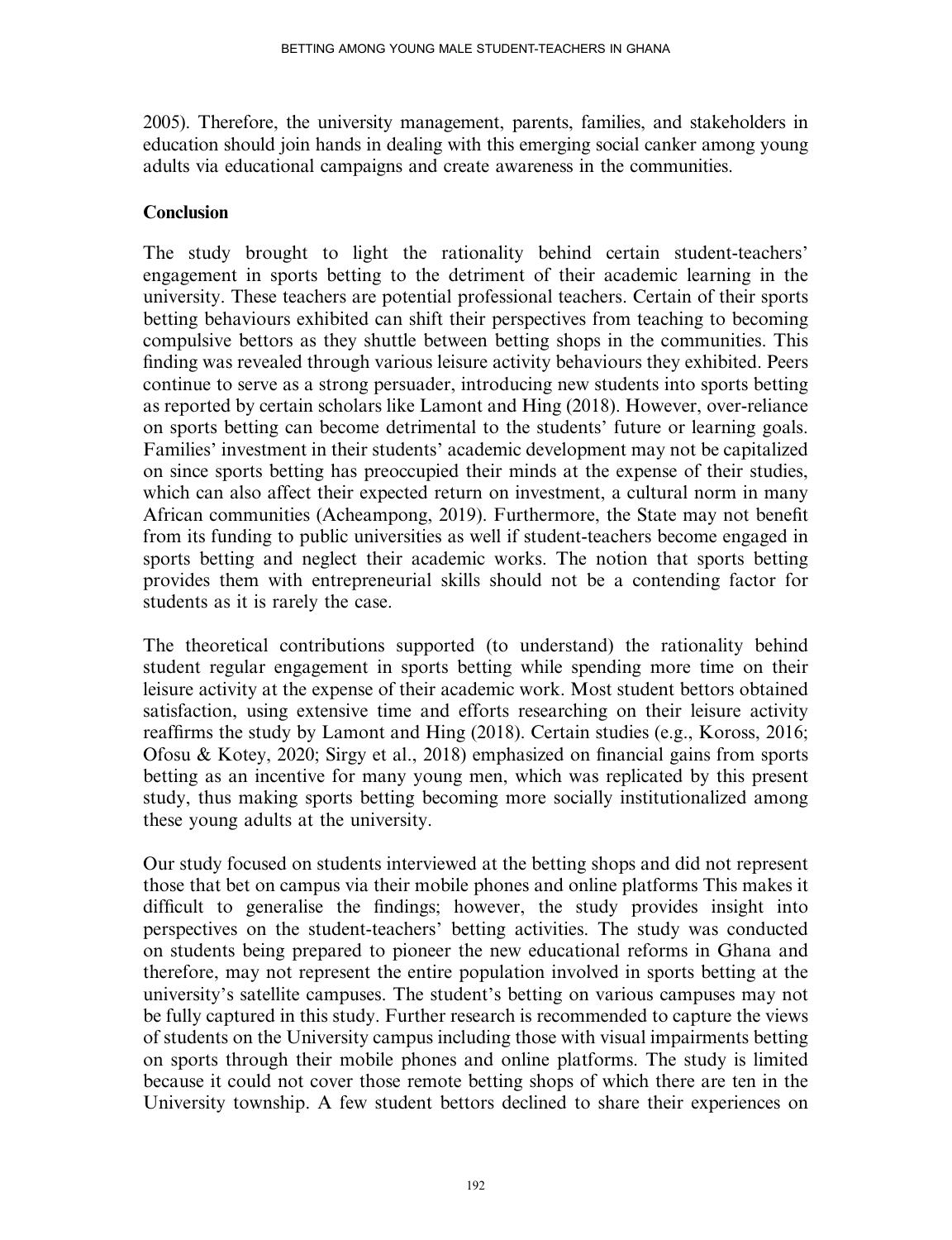sports betting and academics, but it did not affect the purpose of the study unfortunately refusal was not recorded although they numbered around ten. Another limitation of the study is that student teachers could not provide concrete information on their financial status because most of them are sponsored by their parents, families, and relatives. This also includes those on stipends who receive between \$220–250 monthly.

The study provides certain strengths by initiating a sociological inquiry into how sports betting is becoming a social norm among young adult men in the Ghanaian community. It also creates awareness for educational stakeholders to undertake intensive campaigns on sports betting among young adults in public universities; as sports betting can hamper the core purposes of the new educational reforms seeking to develop modern teachers, who are innovative, can think critically, be creative and inspire the students they will teach. Student bettors can engage in gambling in a compulsive manner or in a manner that displays a lack of self-control; therefore, vibrant educational programs should be organized to sensitize young adults on the dangers associated with their leisure activities. Such an implementation can minimize this worrying development because these young men constitute a considerable proportion of the country's manpower, who are being trained as professional teachers for societal growth.

Stakeholders in education, including those stakeholders in university management, should have an effective preventive strategy by relying on massive education interventions while encouraging responsible gambling on the part of young adults. This recommendation is a major part of the harm-reduction literature in gambling studies (see Gambling Commission, 2019). Such a strategy should be strongly considered as it applies to the cultural landscape of Ghana and could be beneficial for young adult sports bettors. Betting can be taught as a course in the universities to support the educational programs and awareness creation in addressing these social issues in the communities. In addition to having educational programs and awareness about problem gambling, knowledge of ways to access guidance and counselling for support could also be useful. According to many students' narrations, they were introduced to betting in several different ways, and this situation could have been reduced in intensity provided they had prior knowledge about it in school. The knowledge of betting can help certain gamblers to make responsible decisions and minimize its patronage as well. Such a progression can help reduce gambling harm among students so that they enjoy more time for their academic studies.

Also, the Ministry of Education, the Ghana Education Service, and other partners in education should collaborate to develop policy direction on sports betting in conjunction with the guidance and counselling departments at the universities. University management should try to create student jobs on its campuses that can provide some form of vacation employment for certain of them to earn some money. Moving forward, the university management, communities, parents, and partners in education should be informed concerning the effects of sports betting among student teachers so that they can avoid any harm associated with betting. Based on this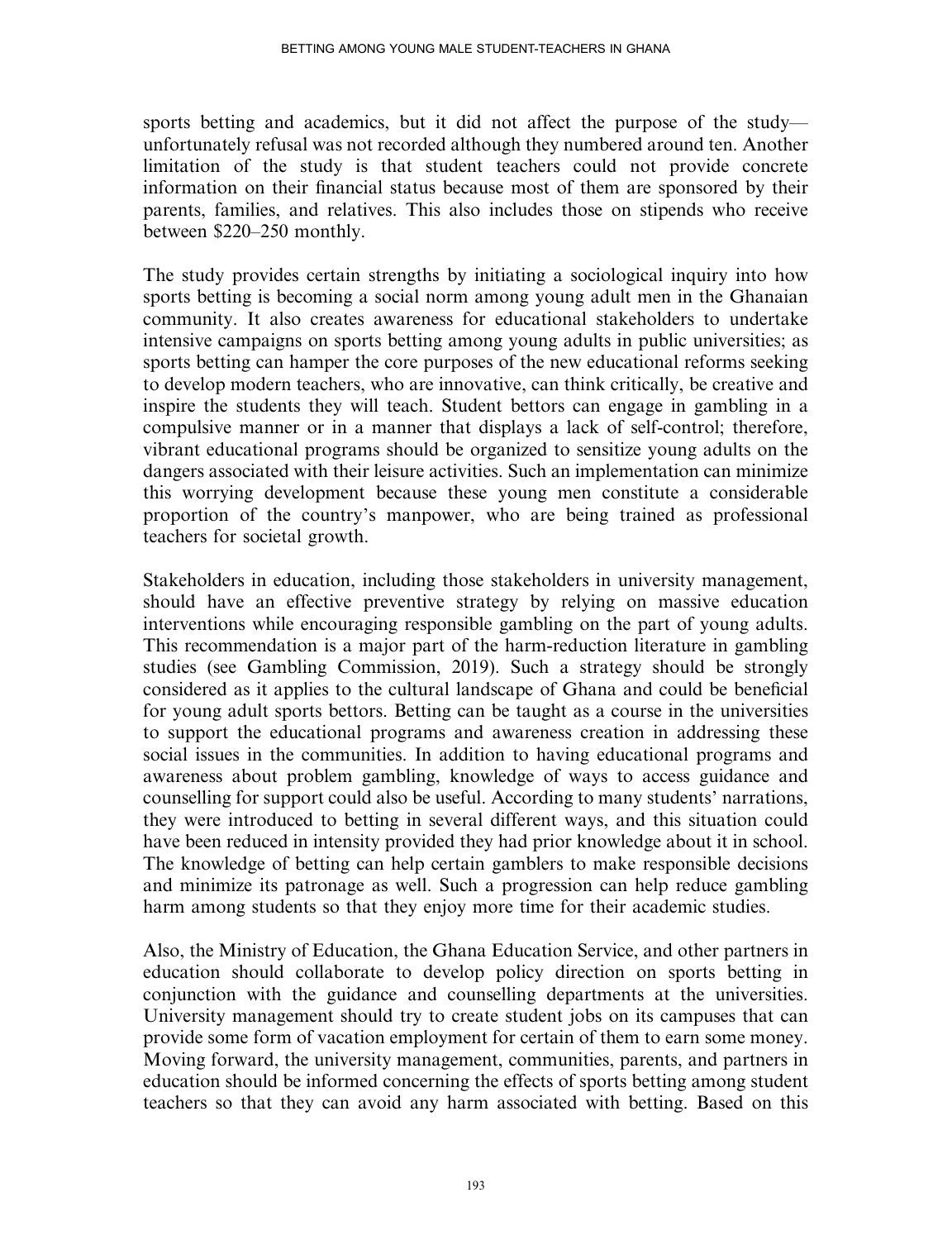study's findings, similar research should be carried out at the senior high levels. It would be interesting to compare the rationality between student-teachers and students studying in other fields. Differences between these groups could be informative and noteworthy for designing preventative strategies or interventions in the future. Adopting the all-inclusive approach to this social issue can improve the emerging gambling behaviours of these young adults for the better.

# **References**

Acheampong, E. Y. (2019). Giving back to society: Evidence from African sport migrants. Sport in Society-Cultures, Commerce, Media, Politics, 22, 2045–2064. <https://doi.org/10.1080/17430437.2018.1551367>

Acheampong, E. Y. (2020). How does professional football status challenge African players' behaviour? Soccer & Society, 21, 137–151. [https://doi/full/10.1080/](https://doi/full/10.1080/14660970.2018.1541797) [14660970.2018.1541797](https://doi/full/10.1080/14660970.2018.1541797)

Acheampong, E. Y. (2021). The journey of professional football career: Challenges and reflections. Journal of Sport & Social Issues, 45, 374–391. [https://doi.org/](https://doi.org/10.1177/0193723520958341) [10.1177/0193723520958341](https://doi.org/10.1177/0193723520958341)

Acheampong, E. Y., Bouhaouala, M., & Raspaud, M. (2019). African footballers in Europe: Migration, community, and give back behaviours. Critical Research in Football (pp. 1–170). Routledge: Taylor & Francis.

Aflakpui, A. A., & Oteng-Abayie, E. F. (2016). The demand for sports lottery: Evidence from the city of Kumasi in Ghana. Journal of Gambling Business and Economics, 10, 46–67.<https://doi:10.5750/jgbe.v10i2.1173>

Appiah, M. K., & Awuah, F. (2016). Socio-cultural and environmental determinants of youth gambling: Evidence from Ghana. British Journal of Psychology Research, 4, 12–23.

Bergen, A. E., Newby-Clark, I. R., & Brown, A. (2014). Gambling increases selfcontrol strength in problem gamblers. Journal of Gambling Studies, 30, 153–162. <https://doi.org/10.1007/s10899-012-9350-9>

Bouhaouala, M. (2008). Management de la petite entreprise des loisirs sportifs: Une approche socio-économique. Revue Internationale PME, 21, 189–193. [https://](https://doi.org/10.7202/038040ar) [doi.org/10.7202/038040ar](https://doi.org/10.7202/038040ar)

Bouhaouala, M.(2007). Micro-mentalités et logiques d'action des entrepreneurs dirigeants de petites entreprises. Revue Internationale PME, 20, 123–149. [https://doi.](https://doi.org/10.7202/1008519ar) [org/10.7202/1008519ar](https://doi.org/10.7202/1008519ar)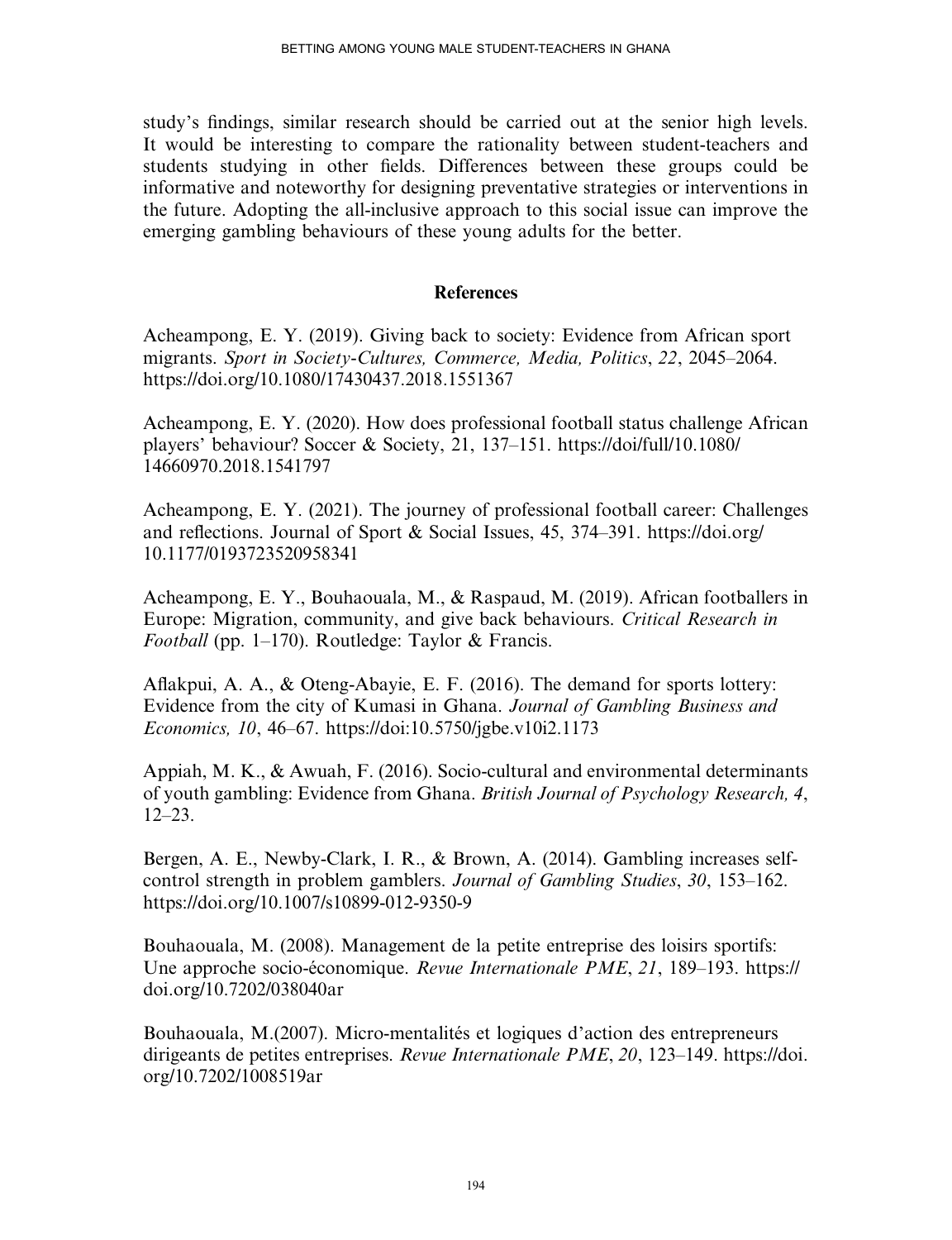Brajša-Žganec, A., Merkaš, M., & Šverko, I. (2011). Quality of life and leisure activities: How do leisure activities contribute to subjective well-being? Social Indicators Research, 102, 81–91.<https://doi.org/10.1007/s11205-010-9724-2>

Braun, V., & Clarke, V. (2021). One size fits all? What counts as quality practice in (reflexive) thematic analysis? Qualitative Research in Psychology, 18, 328–352. doi: 10.1080 /14780 887.2020.1769238

Braun, V., Clarke, V., Terry, G., & Hayfield, N. (2019). Thematic analysis. In P. Liamputtong (ed), Handbook of research methods in health and social sciences (pp. 843–860). Singapore: Springer.

Creswell, J. W., & Plano Clark, V. L. (2018). Designing and conducting mixed methods research (3rd ed.). Thousand Oaks, California: SAGE.

Custer, R. L., & Milt, H. (1985). When luck runs out. Facts on File Publications.

Daily Searchlight. (2019, March 12). Sports Betting Destroying Ghana's Youth. Peace Online.<http://www.peacefmonline.com/pages/local/news/201901/373726.php>

Delfabbro, P. H. (2012). Australasian gambling review (5th ed.). Independent Gambling Authority.

Derevensky, J., & Gupta, R. (1998). Child and adolescent gambling problems: A program of research. Canadian Journal of School Psychology, 14, 55–58. [https://](https://doi/10.1177/082957359801400106) [doi/10.1177/082957359801400106](https://doi/10.1177/082957359801400106)

Driver, B. L., Brown, P. J., & Peterson, G. L. (1991). Benefits of leisure. Venture Publishing.

Eakins, J. (2016). An examination of the determinants of Irish household sports expenditures and the effects of the economic recession. *European Sport Management* Quarterly, 6, 86–105.<https://doi/full/10.1080/16184742.2015.1067238>

Edginton, C. R., DeGraaf, D. G., Dieser, R. B., & Edginton, S. R. (2006). Leisure and life satisfaction: Foundational perspectives (4th ed.). New York, NY: McGraw-Hill.

Engwall, D., Hunter, R., & Steinberg, M. (2004). Gambling and other risk behaviours on university campuses. Journal of American College Health, 52, 245–256.<https://doi/abs/10.3200/JACH.52.6.245-256>

Enwereuzor, I. K., Ugwu, L. I., & Ugwu, D. I. (2016). Role of smartphone addiction in gambling passion and schoolwork engagement: Dualistic model of passion approach. Asian Journal of Gambling Issues and Public Health, 6, 9. [https://](https://doi:10.1186/s40405-016-0018-8) [doi:10.1186/s40405-016-0018-8](https://doi:10.1186/s40405-016-0018-8)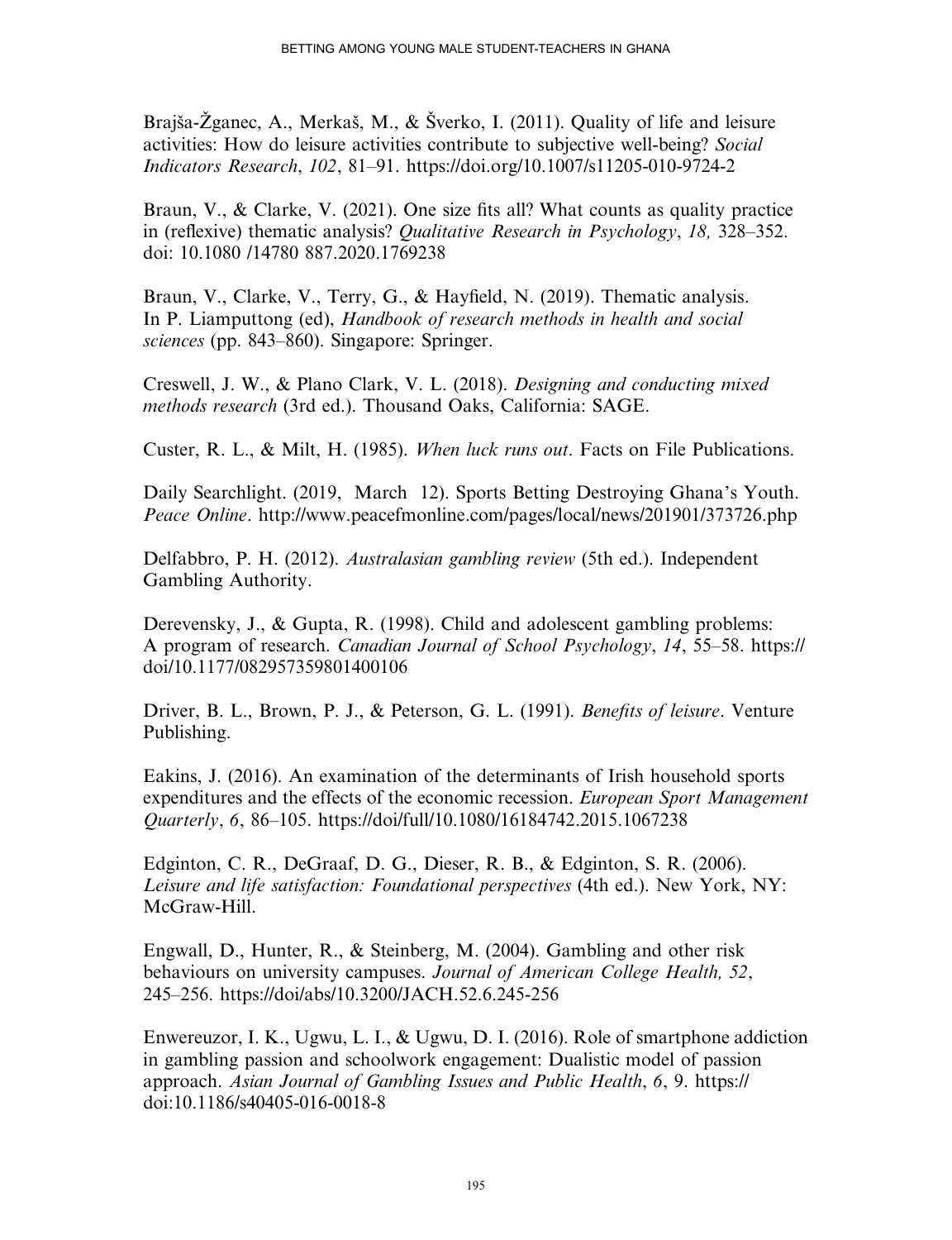Fox, J. (2012). The economics of well-being. Harvard Business Review, 90, 78–83, 152. PMID: 22299505.

Gambling Commission (2020, November 2). National strategy to reduce gambling harms. Birmingham, UK: Gambling Commission. [https://www.reducinggambling](https://www.reducinggamblingharms.org/asset-library/national-strategy-to-reducegambling-harms.pdf) [harms.org/asset-library/national-strategy-to-reducegambling-harms.pdf](https://www.reducinggamblingharms.org/asset-library/national-strategy-to-reducegambling-harms.pdf)

Goodie, A. S. (2005). The role of perceived control and overconfidence in pathological gambling. Journal of Gambling Studies, 21, 481–502. [https://doi.org/](https://doi.org/10.1007/s10899-005-5559-1) [10.1007/s10899-005-5559-1](https://doi.org/10.1007/s10899-005-5559-1)

Gordon, R., Gurrieri, L., & Chapman, M. (2015). Broadening an understanding of problem gambling: The lifestyle consumption community of sports betting. Journal of Business Research, 68, 2164–2172.<https://doi:10.1016/j.jbusres.2015.03.016>

Grant, J. E., & Kim, S. W. (2002). Gender differences in pathological gamblers seeking medication treatment. Comprehensive Psychiatry, 43, 56–62. [https://doi/](https://doi/10.1053/comp.2002.29857) [10.1053/comp.2002.29857](https://doi/10.1053/comp.2002.29857)

Hall, C. M., & Weiler, B. (1992). Introduction. In C. M. Hall & B. Weiler (Eds.), Special interest tourism (pp. 1–14). Wiley.

Haywood, L., & Henry, I. (1986). Policy developments in community leisure and recreation, part one. Leisure Management, 6(7), 25–29.

Hing, N., Li, E., Vitartas, P., & Russell, A. M. T. (2017a). On the spur of the moment: Intrinsic predictors of impulse sports betting. *Journal of Gambling Studies*, 34, 413–428.<https://doi.org/10.1007/s10899-017-9719-x>

Hing, N., Russell, A. M. T., Lamont, M., & Vitartas, P. (2017b). Bet anywhere, anytime: An analysis of Internet sports bettors' responses to gambling promotions during sports broadcasts by problem gambling severity. Journal of Gambling Studies, 33, 1051–1065.<https://doi.org/10.1007/s10899-017-9671-9>

Hing, N., Russell, A. M. T., Vitartas, P., & Lamont, M. (2016). Demographic, behavioural and normative risk factors for gambling problems amongst sports bettors. Journal of Gambling Studies, 32, 625–641. [https://doi.Org/10.1007/s10899-](https://doi.Org/10.1007/s10899-015-9571-9) [015-9571-9](https://doi.Org/10.1007/s10899-015-9571-9)

Hing, N., Vitartas, P., Lamont, M., & Fink, E. (2014). Adolescent exposure to gambling promotions during televised sport: An exploratory study of links with gambling intentions. International Gambling Studies, 14, 374–393. [https://doi.org/](https://doi.org/10.1080/14459795.2014.902489) [10.1080/14459795.2014.902489](https://doi.org/10.1080/14459795.2014.902489)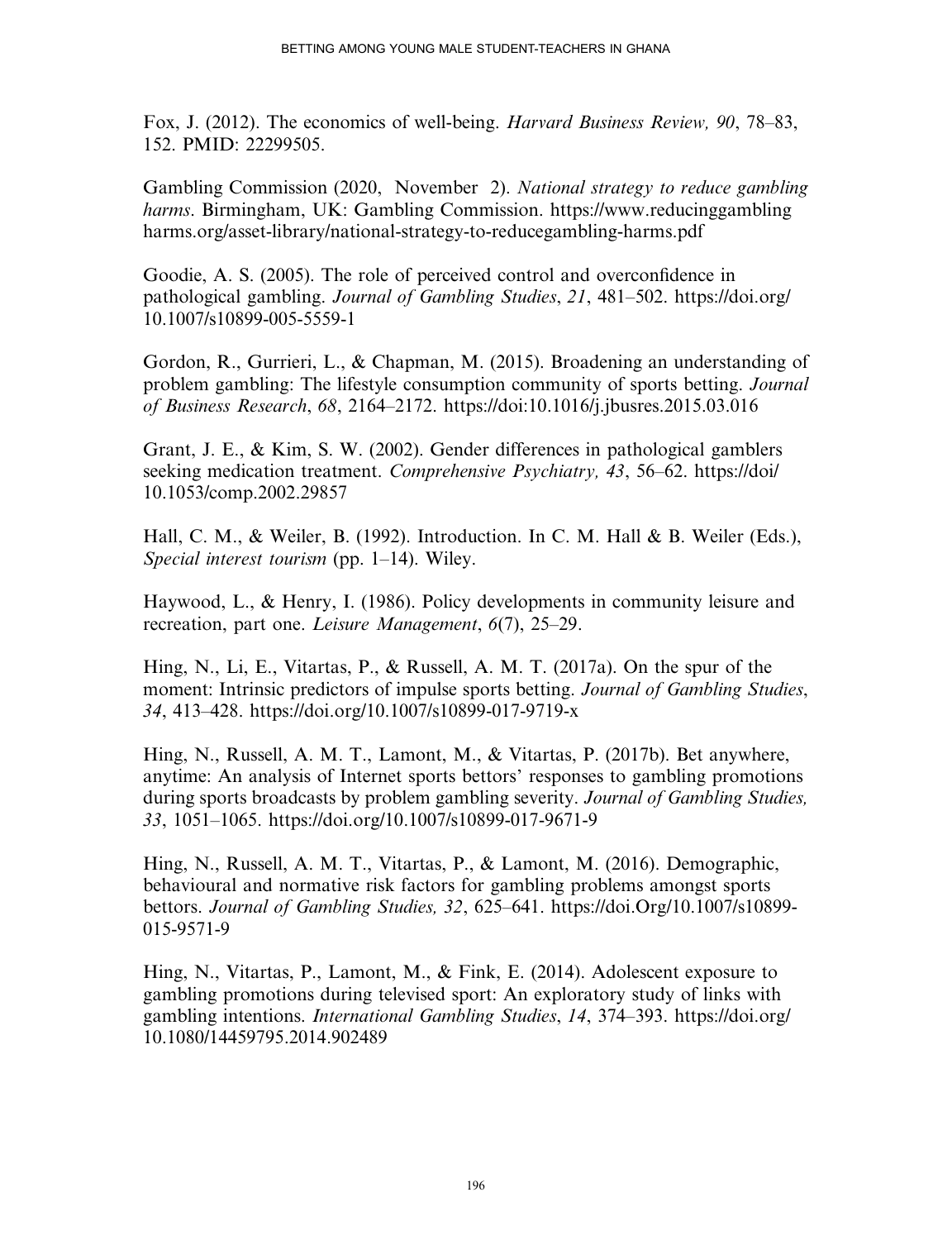Jackson, D. (2019, August 19). Sports betting threatening the youth development in Ghana: Educationalist warns. Modern Ghana. [https://www.modern ghana.com/](https://www.modern ghana.com/news/952633/sports-betting-threatening-youth-development-in.html) [news/952633/sports-betting-threatening-youth-development-in.html](https://www.modern ghana.com/news/952633/sports-betting-threatening-youth-development-in.html).

Koross, R. (2016). University students gambling: Examining the effects of betting on Kenyan university students' behaviour. International Journal of Liberal Arts and Social Science, 4, 1–10.

Lamont, M., & Hing, N. (2020). Sports betting motivations among young men: An adaptive theory analysis. Leisure Sciences, 42, 185-204. [https://doi.org/10.1080/](https://doi.org/10.1080/01490400.2018.1483852) [01490400.2018.1483852](https://doi.org/10.1080/01490400.2018.1483852)

Lee, H.-P., Chae, P. K., Lee, H.-S., & Kim, Y.-K. (2007). The five-factor gambling motivation model. Psychiatry Research, 150, 21–32. [https://doi.org/10.1016/j.](https://doi.org/10.1016/j.psychres.2006.04.005) [psychres.2006.04.005](https://doi.org/10.1016/j.psychres.2006.04.005)

Lee, B., Lawson, K. M., Chang, P. J., Neuendorf, C., Dmitrieva, N. O., & Almeida, D. M. (2015). Leisure-time physical activity moderates the longitudinal associations between work-family spillover and physical health. Journal of Leisure Research, 47, 1–32.<https://doi.org/10.1080/00222216.2015.11950370>

Leung, L., & Lee, P. S. (2005). Multiple determinants of life quality: The roles of Internet activities, use of new media, social support, and leisure activities. Telematics and Informatics, 22, 161–180.<https://doi:10.1016/j.tele.2004.04.003>

Liu, H. (2014). Personality, leisure satisfaction, and subjective well-being of serious leisure participants. Social Behavior and Personality: An International Journal, 42, 1117–1125.<https://doi.org/10.2224/sbp.2014.42.7.1117>

Lopez-Gonzalez, H., Guerrero-Solé, F., Estévez, A., & Griffiths, M. D. (2017). Betting is loving and bettors are predators: A conceptual metaphor approach to online sports betting advertising. Journal of Gambling Studies, 34, 709–726. [https://](https://doi.org/10.1007/s10899-017-9727-x) [doi.org/10.1007/s10899-017-9727-x](https://doi.org/10.1007/s10899-017-9727-x)

Lusmägi, P., Einasto, M., & Roosmaa, A. (2016). Leisure-time physical activity among different social groups of Estonia: Results of the national physical activity survey. Physical Culture and Sport Studies and Research, 69, 43–52. [https://doi.org/](https://doi.org/10.1515 /pcssr-20160004) [10.1515 /pcssr-20160004](https://doi.org/10.1515 /pcssr-20160004)

Marcellino, N. C. (2012). Estudos do lazer: Uma introdução [Leisure studies: An introduction]. Autores Associados.

Mayo, E. J., & Jarvis, L. P. (1981). *The psychology of leisure travel*. CBI Publishing.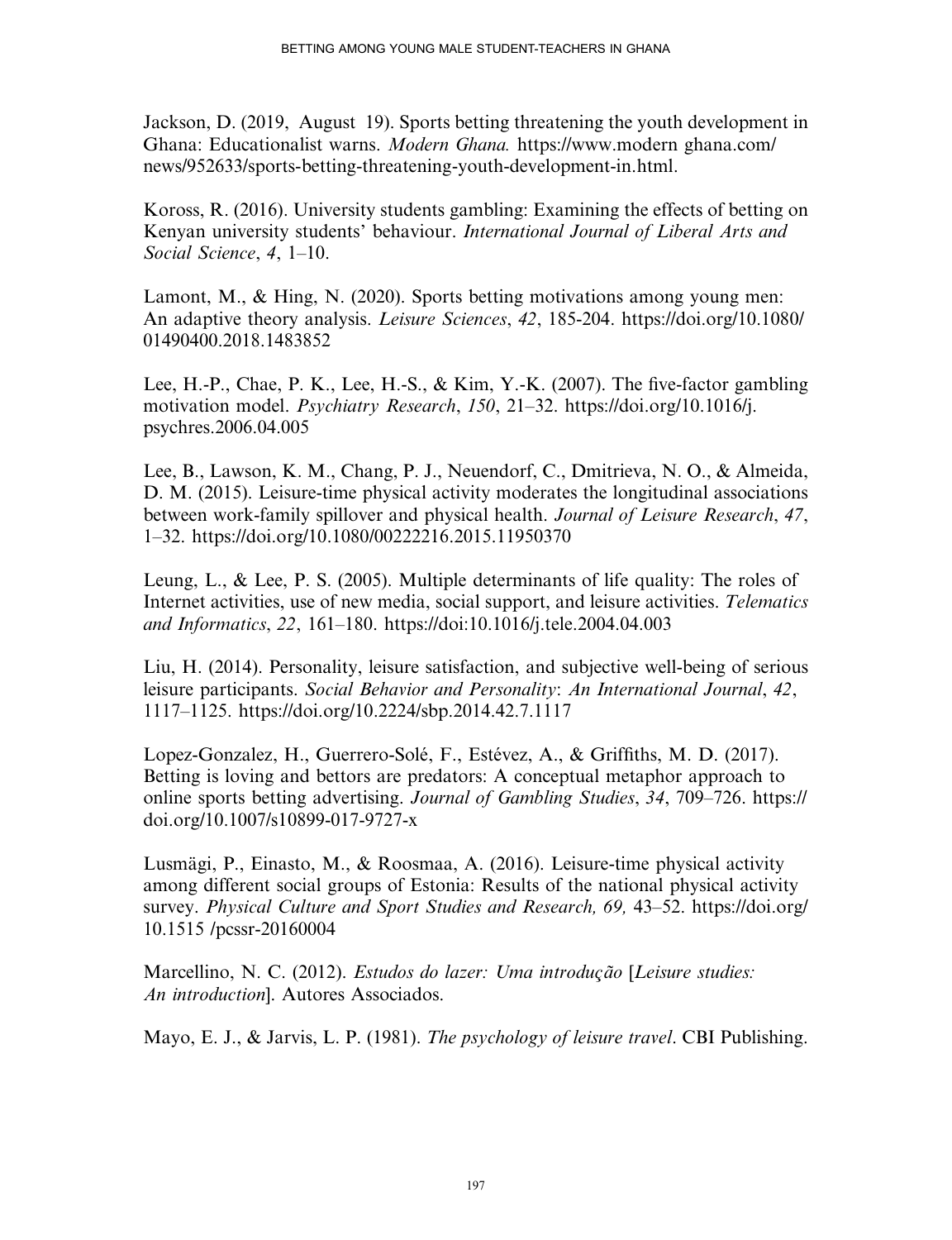Mutai, K. B. (2016). Modeling the relationship between academic work and the level of gambling activity of university students: [A research project]. Narok, Kenya: Maasai Mara University.

Mwesigwa, D. (2018). Football betting among the youths in Lira municipality: Will livelihoods improve? International Journal of Development and Sustainability, 7, 1299–1316.

National Teachers' Standards (NTS) for Ghana Guidelines. (2017). Ministry of Education, Ghana. https://www.ttel.org/fi[les/docs/Learning%20Hub/Teacher%](https://www.ttel.org/files/docs/Learning%20Hub/Teacher%20education%20policies%20and%20protocols/NTS%20for%20Ghana.pdf) [20education%20policies%20and%20protocols/NTS%20for%20Ghana.pdf](https://www.ttel.org/files/docs/Learning%20Hub/Teacher%20education%20policies%20and%20protocols/NTS%20for%20Ghana.pdf)

Nikander, J. A. O., Ronkainen, N. J., Korhonen, N., Saarinen, M., & Ryba, T. V. (2020). From athletic talent development to dual career development? A case study in a Finnish high-performance sports environment. International Journal of Sport and Exercise Psychology. Advance online publication. [https://doi/10.1080/](https://doi/10.1080/1612197X.2020.1854822) [1612197X.2020.1854822](https://doi/10.1080/1612197X.2020.1854822)

Ofosu, A., & Kotey, R. A. (2020). Does sports betting affect investment behaviour? Evidence from Ghanaian sports betting participants. Journal of Gambling Issues, 43, 62–83.<https://jgi.camh.net/index.php/jgi/article/view/4061/4469>

Petry, N. M., & Weinstock, J. (2007). Internet gambling is common in college students and associated with poor mental health. American Journal on Addictions, 16, 325–330.<https://doi/10.1080/10550490701525673>

Sammut, M. (2010). The prevalence of gambling among university students: With a focus on Internet gambling. Unpublished thesis. Msida, Malta: Faculty of Education, University of Malta.

Shumlich, E. J., Perez, S., & Hoaken, P. N. S. (2017). The influence of locus of control and sensation seeking among undergraduate Texas Hold'em players. Journal of Gambling Issues, 37.<https://doi.org/10.4309/jgi.v0i37.3990>

Sirgy, M. J. (2012). The psychology of quality of life: Hedonic well-being, life satisfaction, and eudaimonia. Springer.

Sirgy, J. M., Uysal, M., & Kruger, S. (2018). A benefits theory of leisure well-being. In L. R. de la Vega and W. N. Toscano (Eds.), *Handbook of leisure, physical activity*, sport, recreation and quality of life (pp.3–18). Springer.

Sonnentag, S. (2012). Psychological detachment from work during leisure time the benefits of mentally disengaging from work. Current Directions in Psychological Science, 21, 114–118.<https://doi.org/10.1177/0963721411434979>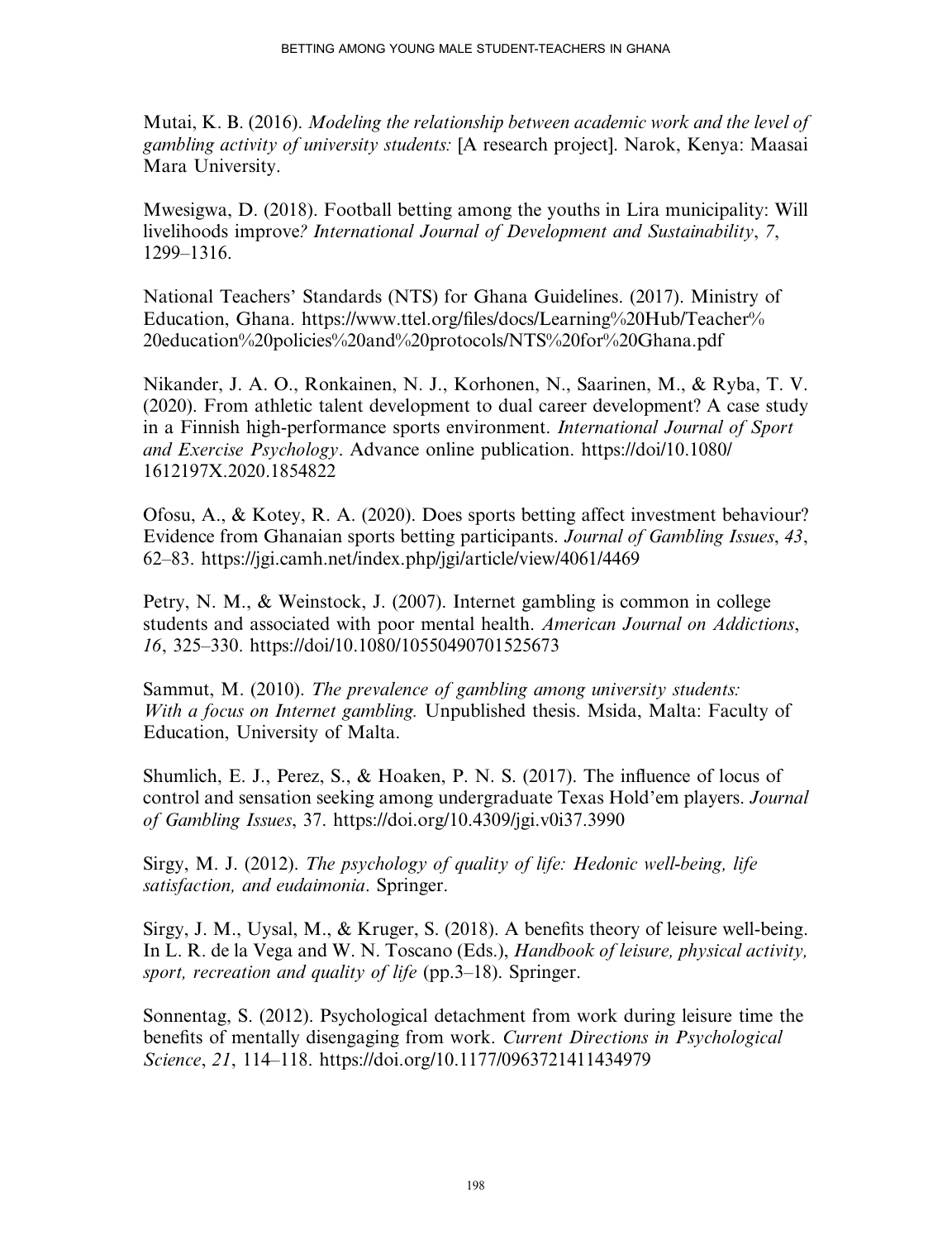Sparkes, A. C., & Smith, B. (Eds). (2014). Qualitative research in sport, exercise and health. Routledge.

Sproston, K., Hanley, C., Brook, K., Hing, N., & Gainsbury, S. (2015). Marketing of sports betting and racing. Gambling Research Australia.

Stewart, S. H., & Zack, M. (2008). Development and psychometric evaluation of a three-dimensional Gambling Motives Questionnaire. Addiction, 103, 1110–1117. <https://doi/10.1111/j.1360-0443.2008.02235.x>

Sweeney, J., & Soutar, G. (2001). Consumer perceived value: The development of a multiple item scale. Journal of Retailing, 77, 203–207. [https://doi/10.1016/s0022-4359](https://doi/10.1016/s0022-4359(01(00041-0) [\(01\)00041-0](https://doi/10.1016/s0022-4359(01(00041-0)

Tolchard B., Glozah F., & Pevalin D. (2014). Attitudes to gambling in Ghanaian adolescents. Journal of Addiction Research & Therapy, 5, 92. [https://doi/10.4172/](https://doi/10.4172/2155-6105.S1.015) [2155-6105.S1.015](https://doi/10.4172/2155-6105.S1.015)

Udovicic, A. Z. (1998). Special report: Sports and gambling a good mix? I wouldn't bet on it. Marquette Sports Law Review, 8, 401.

Unger, L. S., & Kernan, J. B. (1983). On the meaning of leisure: An investigation of some determinants of the subjective experience. Journal of Consumer Research, 9, 381–392.<https://doi.org/10.1177/004728758502300361>

Vitaro, F., Brendgen, M., Girard, A., Dionne, G., & Boivin, M. (2018). Longitudinal links between gambling participation and academic performance in youth: A test of four models. Journal of Gambling Studies, 34, 881–892. [https://doi/](https://doi/10.1007/s10899-017-9736-9) [10.1007/s10899-017-9736-9](https://doi/10.1007/s10899-017-9736-9)

Walker, G., Hinch, T., & Weighill, A. (2005). Inter- and intra-gender similarities and differences in motivations for casino gambling. Leisure Sciences, 27, 111-130. [https://](https://doi.org/10.1080/01490400590912042) [doi.org/10.1080/01490400590912042](https://doi.org/10.1080/01490400590912042)

Walker, M. B., & Dickerson, M. G. (1996). The prevalence of problem and pathological gambling: A critical analysis. Journal of Gambling Studies, 12, 233–249. <https://doi.org/10.1007/BF01539176>

Weber, M. (1978). Economic and Society. 2 Volumes. G. Roth and C. Wittich (Eds.) University of California Press.

Williams, R., & Connolly, D. (2006). Does learning about the mathematics of gambling change gambling behaviour? Psychology of Addictive Behaviors, 20, 62–68. <https://doi.org/10.1037/0893-164X.20.1.62>